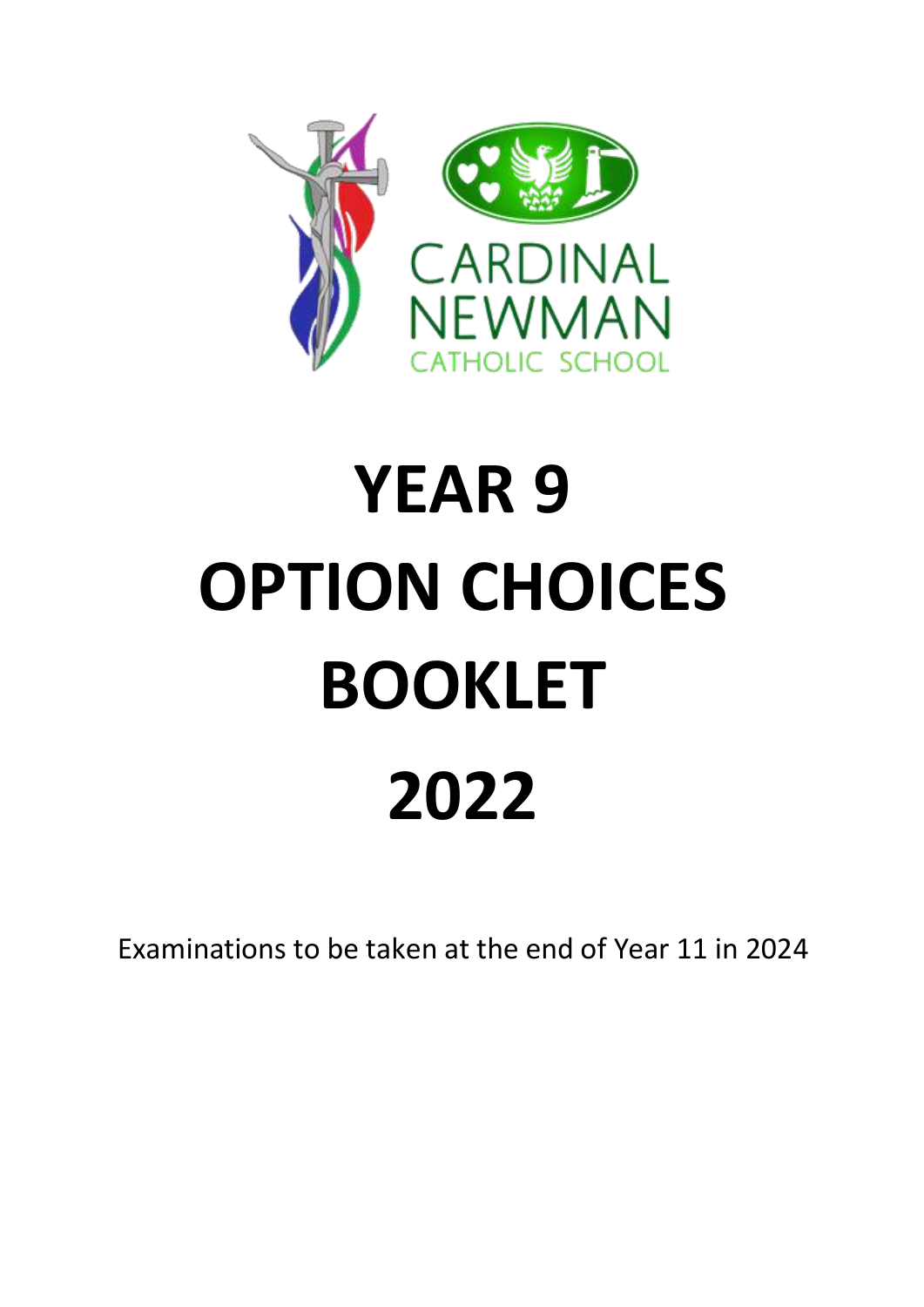



# **A MESSAGE FROM THE HEADTEACHER**

Dear Students

The start of Year 10 marks the official beginning of Key Stage Four and a change in the way the curriculum is organised and subjects are taught. There are quite a few important choices to be made and over the next few weeks you will make decisions on the optional subjects that will go to make up your total curriculum.

There is now an expectation that all young people will stay in education or training until they are 18 and so the curriculum from Year 10 onwards must have opportunities for progression and continuity. Our aim is to ensure that all students are on courses that: -

- they know they can do well in
- are in subjects they enjoy studying<br>• reflect their interests and nersonal
- reflect their interests and personal qualities
- help them to learn in the best way for each individual
- keep options open for the future.

#### **CORE SUBJECTS**

All students will study the core GCSE subjects: RE, English, Maths, Science.

All students will also continue to do a general PE programme and Personal, Social and Health Education (PSHE).

In addition to the core curriculum, students will have three choices from Option subjects. These are a range of subjects, leading to either GCSE or BTEC qualifications and we will guide students towards appropriate choices and combinations of choices for them as individuals.

#### **ENGLISH BACCALAUREATE SUBJECTS**

The English Baccalaureate is not a qualification in itself. It is a particular group of GCSE subjects looked on favourably by universities. You do not need to have studied all of these subjects to go to university but having your GCSE choices steered towards English Baccalaureate subjects will help to keep your options open. The Baccalaureate subjects are:

- English Language, Mathematics, Science (TWO SCIENCE QUALIFICATIONS NEEDED)<br>• Modern Eoreign Language (French or Spanish) and a Humanity (Geography or Histo
- Modern Foreign Language (French or Spanish) and a Humanity (Geography or History)

#### **OPTION CHOICES**

We have always believed in providing a curriculum which is appropriate to each student. Some students will be best suited to studying mainly GCSE subjects which are assessed at the end of 2 years and where most of the assessment is through a written exam. Other students may be better suited to a mix of GCSE and BTEC courses. BTEC courses are equivalent to GCSEs but their assessment is through continual coursework and an exam component. They are an excellent choice for students who wish to have a mix of assessment not just final exams. Students will choose three options.

It is unlikely that at this stage you will have definite career plans for when you leave school. It is important, therefore, to continue to follow a broad, balanced range of subjects so that you have all the necessary skills and qualifications when you come to make choices at the end of Year 11 and afterwards.

A very exciting and important phase of school life is about to begin. We hope that school and home can work together to provide the best possible opportunities that will help every single student realise their vocation in life and achieve their potential.

Yours faithfully

**Ms E O'Connor Headteacher**



*"Knowledge through the light of faith"* <sup>2</sup> | P a g e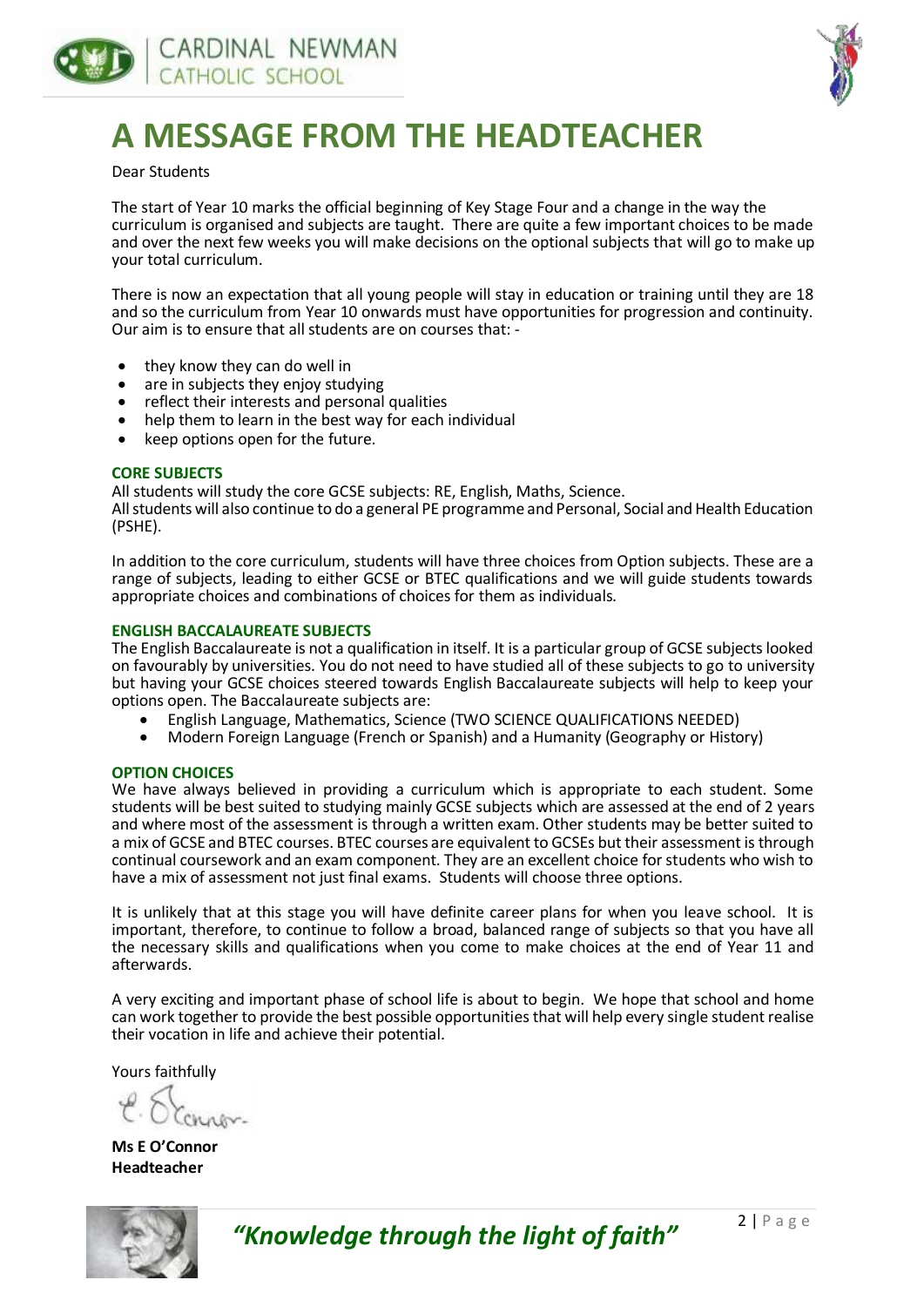



# **CONTENTS**

| Key Stage 4 Introduction to Courses and Choices          | Page 4  |
|----------------------------------------------------------|---------|
| <b>Option Choices</b>                                    | Page 5  |
| How to complete the options form                         | Page 6  |
| <b>The Core Curriculum</b>                               |         |
| <b>English Language and Literature</b>                   | Page 9  |
| <b>Mathematics</b>                                       | Page 10 |
| <b>Triple Science</b>                                    | Page 11 |
| <b>Religious Education</b>                               | Page 12 |
| <b>Physical Education</b>                                | Page 13 |
| <b>Option Choices</b>                                    |         |
| <b>GCSE Geography</b>                                    | Page 15 |
| <b>GCSE History</b>                                      | Page 16 |
| <b>GCSE French/Spanish</b>                               | Page 17 |
| <b>GCSE Computer Science</b>                             | Page 18 |
| LEVEL 2 Cambridge National Creative iMedia (ICT)         | Page 19 |
| <b>GCSE Art &amp; Design</b>                             | Page 20 |
| <b>GCSE Photography</b>                                  | Page 21 |
| <b>GCSE Business</b>                                     | Page 22 |
| <b>GCSE Drama</b>                                        | Page 23 |
| <b>GCSE Food Preparation &amp; Nutrition</b>             | Page 24 |
| <b>GCSE Design &amp; Technology: Papers &amp; Boards</b> | Page 25 |
| <b>GCSE Design &amp; Technology: Timbers</b>             | Page 26 |
| <b>GCSE Media</b>                                        | Page 27 |
| <b>GCSE Music</b>                                        | Page 28 |
| <b>GCSE Physical Education</b>                           | Page 29 |
| <b>BTEC Level 2 Tech Award in Sport</b>                  | Page 30 |
| <b>BTEC Level 2 Tech Award in Health and Social</b>      | Page 31 |
| <b>Access to Learning</b>                                | Page 33 |

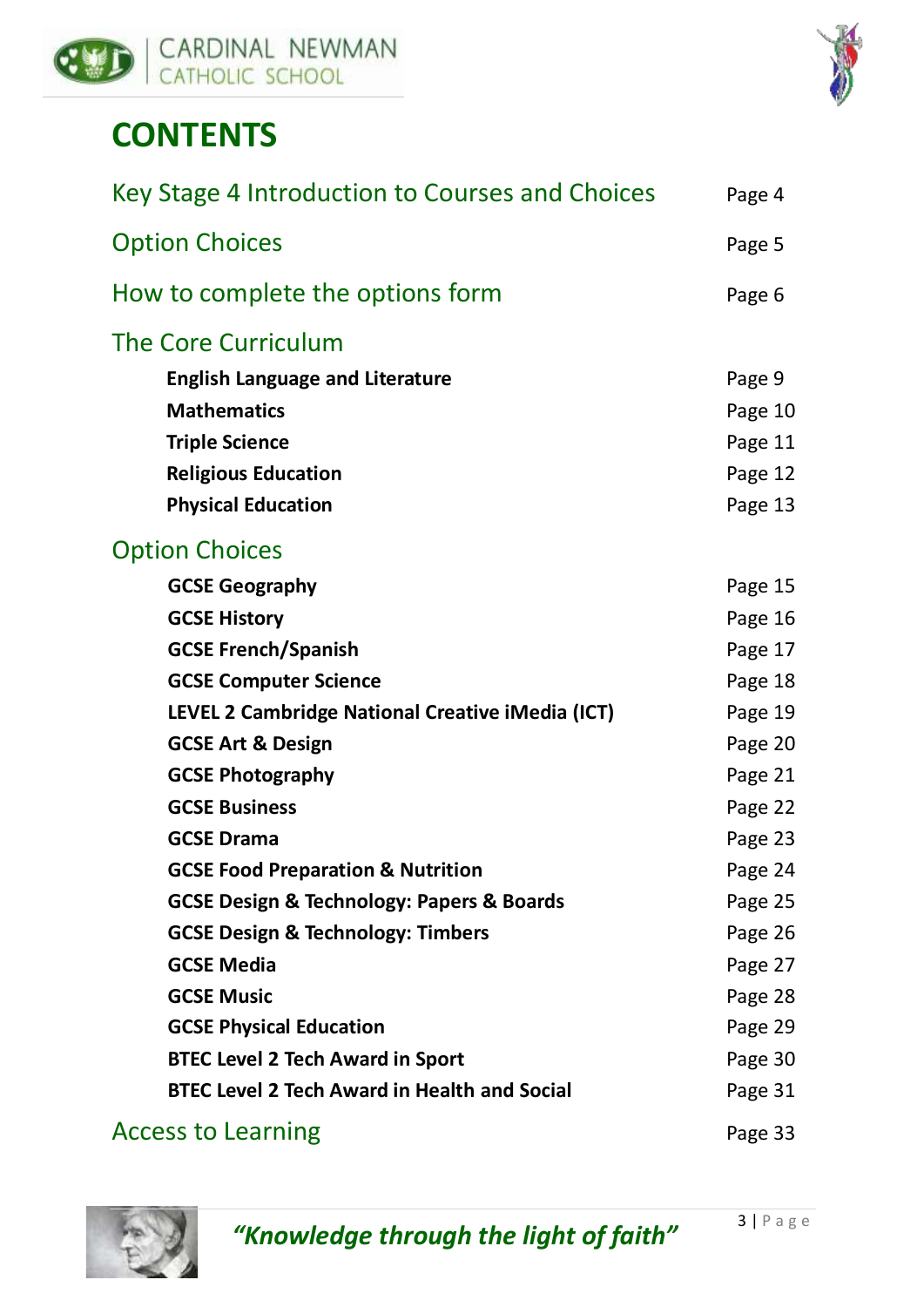



# **KEY STAGE FOUR**

#### **Your Introduction to Key Stage Four Courses and Choices**

In September 2022 you will be moving from Key Stage Three into Key Stage Four.

This is a very crucial stage in your education as you will be starting your two-year examination courses in Year 10. There will be some subjects which everyone takes. This is known as the **core curriculum**, you need to read through this section carefully.

The core curriculum subjects are: English Language (ALL students also do English Literature); Mathematics; Science; Religious Education, Core Physical Education and PSHE.

You will have a range of **optional courses**. The optional courses are full courses which take two years to complete. It is best to aim for a balanced set of subjects, taking into account what you are good at and your interest in different subjects.

You need to consider the choices carefully and thoughtfully, making sure you find out as much information as possible and then discuss it all fully with your parents, your tutor and subject teachers.

#### **MAKING CHOICES PROGRAMME**

| Thursday 20 <sup>th</sup> January 2022 | <b>Year 9 Consultation Evening</b>                         |
|----------------------------------------|------------------------------------------------------------|
| WC 7 <sup>th</sup> March 7 2022        | <b>Careers session with careers advisor</b>                |
| Thursday 10 <sup>th</sup> March 2022   | <b>Options assembly for students</b>                       |
| Thursday 24 <sup>th</sup> March 2022   | New subject assembly                                       |
| Wednesday 30 <sup>th</sup> March 2022  | <b>Options Evening for Parents and students</b>            |
| Friday 1st April 2022                  | Students to return online Option Forms via Microsoft forms |

We hope to give as many of you as possible your first choice. If, in a few cases, we have to talk to you about different subjects, it will be because:

- not enough people have chosen the subject
- we believe that you have made a choice which is unsuitable for you

We will always discuss any changes with you and your parents. Once your choices are agreed, stick to them! When you start Year 10 you will soon settle down to the courses. Work hard and aim to be get the best grades you can.

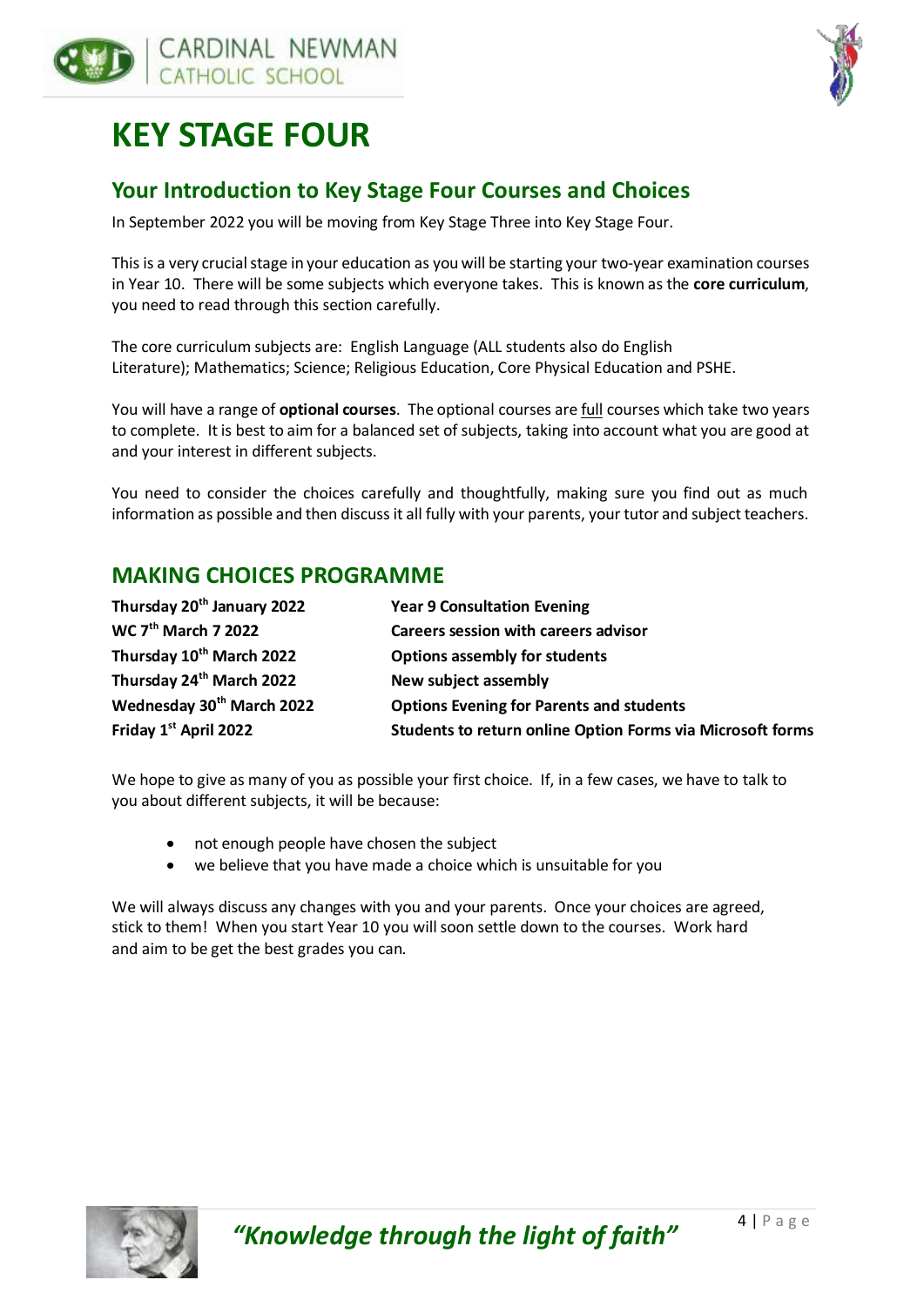



# **OPTION CHOICES**

# **Core Subjects**

All Students will study the following GCSEs:

• English, Maths, Science and Religious Studies

### **Humanities Subjects** You must choose one of the Humanities subjects

below; Geography or History.

| <b>Humanities</b><br>Geography<br>option | <b>History</b> |
|------------------------------------------|----------------|
|------------------------------------------|----------------|

# **EBACC Pathway**

In order to complete the EBACC pathway you must either choose one of the 2 Language subjects below or, if your son/daughter speaks an additional language this may qualify for the language part of the EBACC route.

# **Additional Option Choice**

Please choose a subject in each column from the choices below. You will have a first choice and a reserve subject for each option.

|                      | <b>Option 1</b>                  |  | <b>Option 2</b>            |  |
|----------------------|----------------------------------|--|----------------------------|--|
| Language             | French                           |  | French                     |  |
|                      | Spanish                          |  | Spanish                    |  |
|                      | Art                              |  | <b>Business</b>            |  |
|                      | <b>Business</b>                  |  | <b>Computer Science</b>    |  |
| <b>GCSE Subjects</b> | DT: Food and<br><b>Nutrition</b> |  | Media                      |  |
|                      | DT: Paper and Boards             |  | <b>Music</b>               |  |
|                      | <b>DT: Timbers</b>               |  | <b>PE</b>                  |  |
|                      | Drama                            |  | <b>BTEC Sport</b>          |  |
|                      | Photography                      |  | Creative iMedia ICT        |  |
| <b>BTEC Subjects</b> | <b>Health &amp; Social</b>       |  | <b>Health &amp; Social</b> |  |

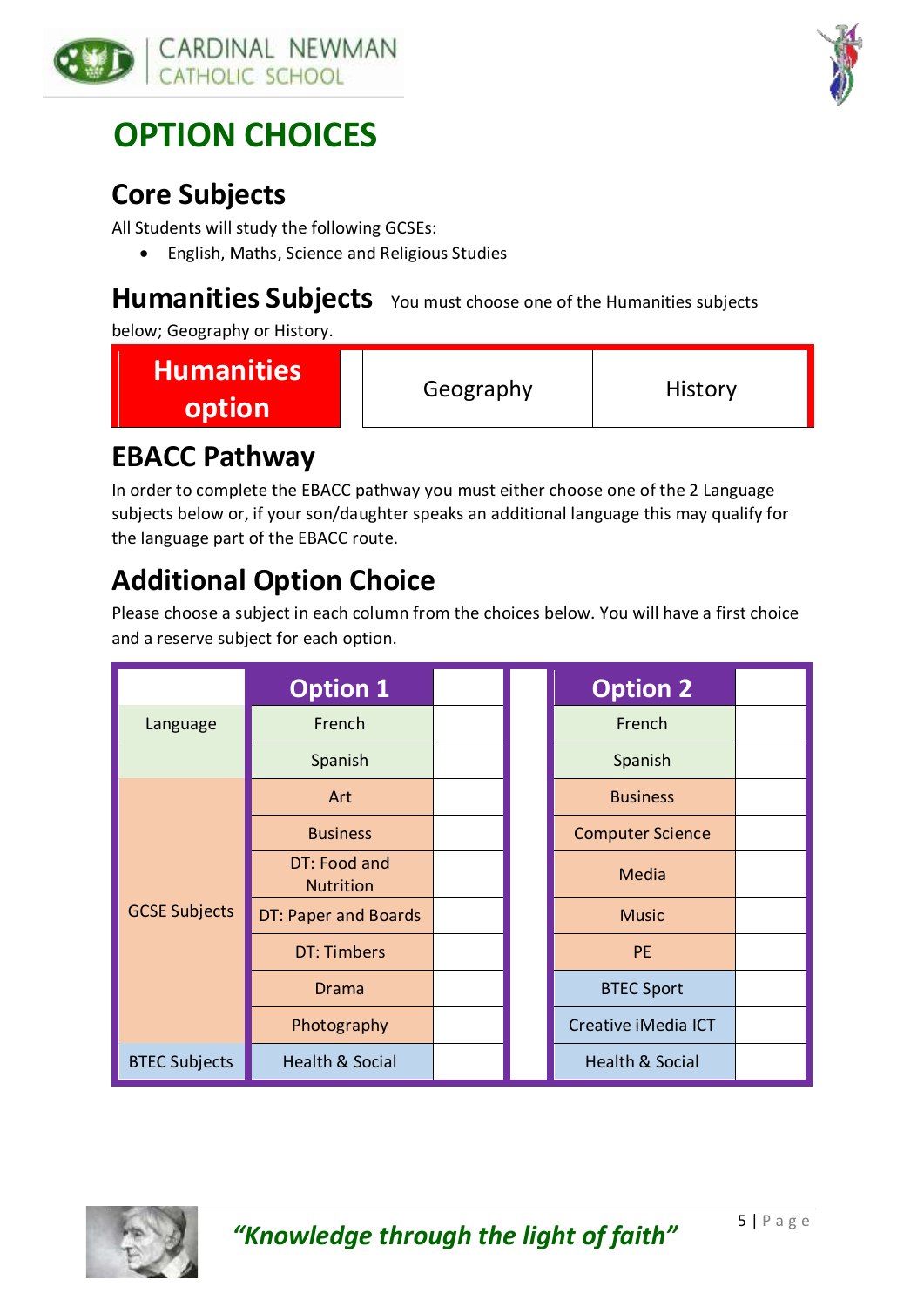



# **HOW TO COMPLETE THE OPTIONS FORM**

In order to opt for your son/daughter's chosen subjects you will need to complete the online form which will be emailed out to your son/daughter. The online form will open on Wednesday 30<sup>th</sup> March and will need to be completed by the deadline of Friday  $1<sup>st</sup>$  April.

You will need complete the following:

- Choose one of the Humanities subjects (either Geography or History)
- Choose two subjects from 'Option 1' (a first choice and a reserve)
- Choose two subjects from the 'Option 2' (a first choice and a reserve)
- **Submit your options choices via the online Microsoft form (online link: https://forms.office.com/r/VJQWyMfYAb)**

#### **Instructions of how to complete the online form are below:**

#### **Step 1: Complete your name and tutor group (Question 1, 2 and 3 on the form)**



#### **Step 2: Select whether you will choose Geography or History (Question 4 on the form)**

| 4. Select either History or Geography * | Select either History or<br>Geography |
|-----------------------------------------|---------------------------------------|
| History                                 |                                       |
| Geography                               |                                       |



*"Knowledge through the light of faith"* <sup>6</sup> | P a g e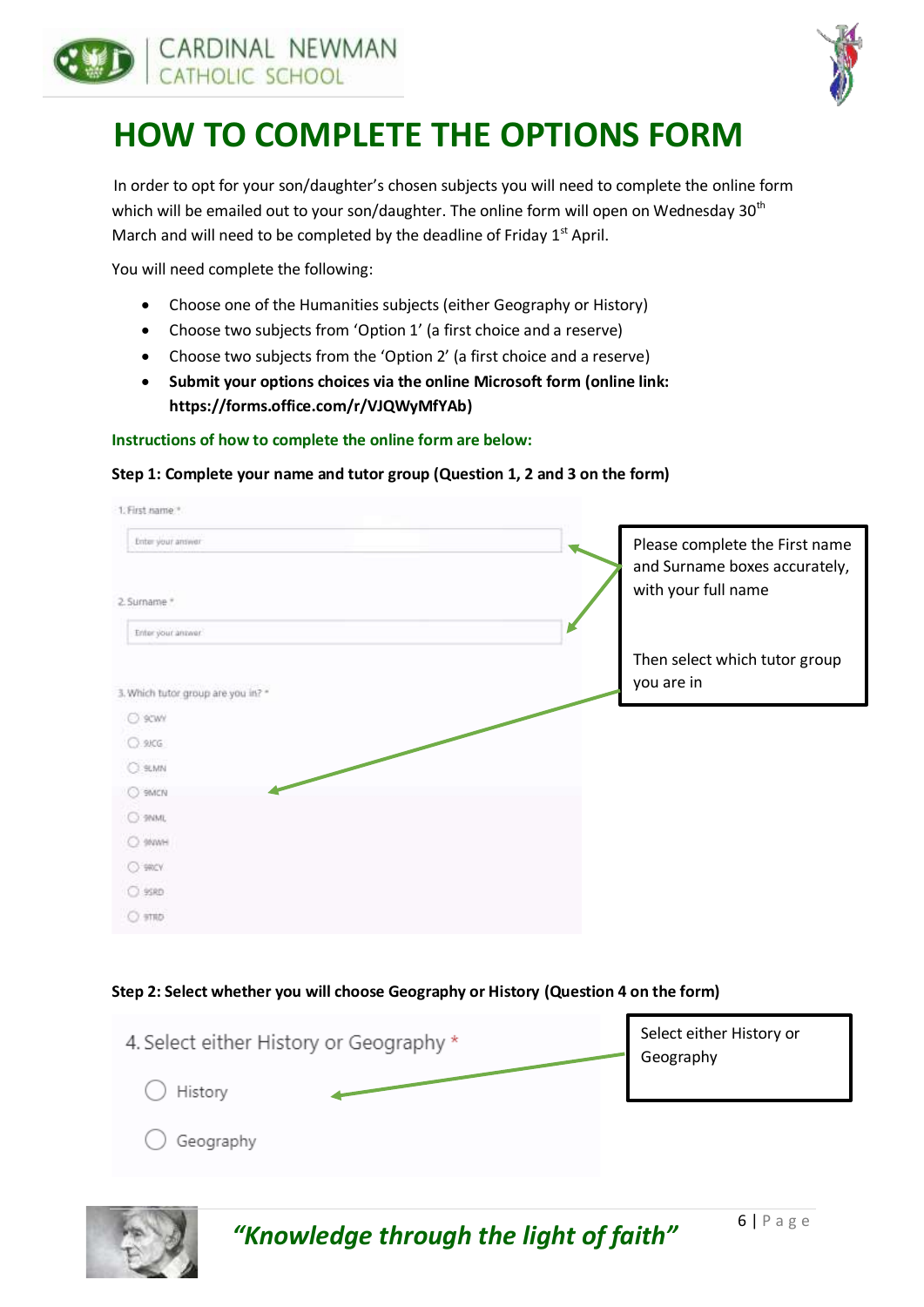



#### **Step 3: Select your option choice a from the list below (Question 5 on the form)**

| 5. Please now select your first option choice subject * |                             |
|---------------------------------------------------------|-----------------------------|
| O French                                                |                             |
| C Spanish                                               | Select your option choice a |
| Art<br>⊙                                                | from the list               |
| Business                                                |                             |
| O Food Preparation and Nutrition                        |                             |
| D&T: Papers and Boards                                  |                             |
| Dart; Timbers                                           |                             |
| Drama                                                   |                             |
| Photography                                             |                             |
| Health and Social Care                                  |                             |
|                                                         |                             |

#### **STEP 4: Choose your reserve choice a from the same list of subjects (Question 6 on the form)**

#### **STEP 5: Choose your option choice b from the list below (Question 7 on the form)**

| French                        |                             |
|-------------------------------|-----------------------------|
| Spanish                       | Select your option choice b |
| <b>Business</b>               | from the list               |
| Computer Science              |                             |
| Media                         |                             |
| Music                         |                             |
| <b>BTEC Sport</b>             |                             |
| <b>GCSE PE</b>                |                             |
| Creative iMedia (ICT)         |                             |
| <b>Health and Social Care</b> |                             |

7. Now select your second optional subject that you would like to study \*

#### **STEP 6: Choose your reserve choice a from the same list of subjects (Question 8 on the form)**

**STEP 7: Check over your form and make sure there are no mistakes, then press submit.** You will receive a letter the following week confirming your choices, which will need to be signed by your parents and returned to your tutor.

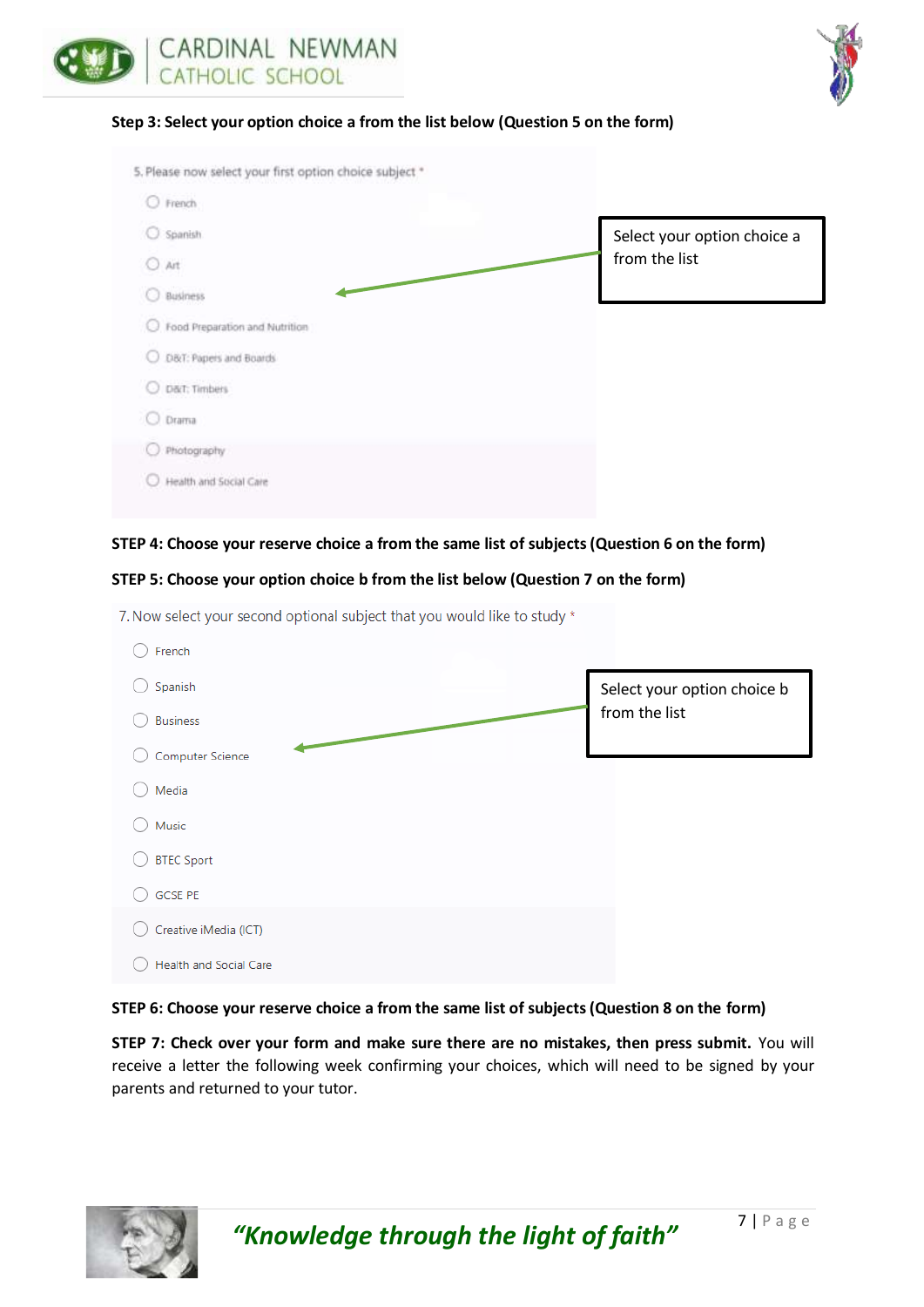

# **THE CORE CURRICULUM**



| <b>English Language and Literature</b> | <b>GCSE</b> (English Baccalaureate) |
|----------------------------------------|-------------------------------------|
| <b>Mathematics</b>                     | <b>GCSE</b> (English Baccalaureate) |
| <b>Triple Science</b>                  | <b>GCSE</b> (English Baccalaureate) |
| <b>Religious Education</b>             | <b>GCSE</b>                         |
| <b>Non-Examined Subjects</b>           |                                     |
| <b>Physical Education</b>              | (non-exam)                          |

#### **Personal, Social and Health Education (non-exam)**

There will be a range of different PSHE subjects taught through dedicated sessions throughout years 10 and 11 building on understanding developed in years 7, 8 and 9. This programme includes aspects of E safety, health education, financial management, careers education and social skills. Careers Education, Independent Advice and Guidance and wider employment skills are also developed throughout these sessions.



*"Knowledge through the light of faith"* <sup>8</sup> | P a g e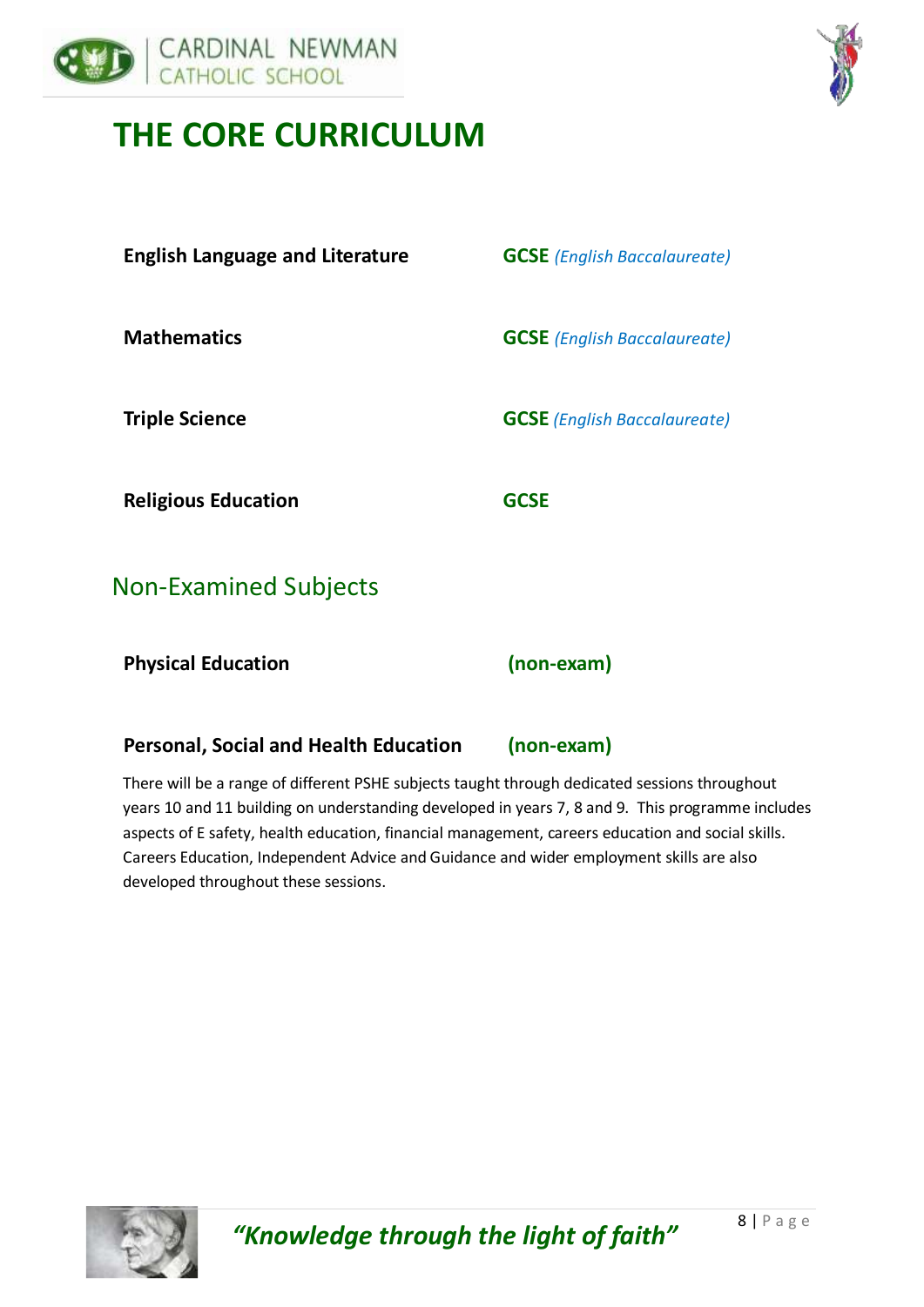



# **GCSE ENGLISH LANGUAGE & LITERATURE**

*For further information, please contact: jessica.devine@cncs.school*

#### **Exam Board: WJEC EDUQAS**

#### **AN INTRODUCTION TO THE COURSE**

Students will draw upon a range of texts, from famous writers such as Shakespeare and Dickens as reading stimulus and will engage with creative, as well as real and relevant, contexts. Students will have opportunities to develop higher-order reading and critical thinking skills that encourage explorative enquiry into different topics and themes.

This specification will ensure that students can read fluently and write effectively. Students will be able to demonstrate a confident control of Standard English and write grammatically correct sentences, deploying figurative language and analysing texts.

#### **WHAT THE COURSE INVOLVES**

In GCSE English/Literature, students will learn to:

- Read a wide range of texts fluently, both literary and non- literary, and be able to make links between texts and contexts
- Read critically and perceptively, and be able to use knowledge gained from wider reading to inform and improve their own creative writing
- Develop the range and frequency of their reading habits
- Write accurately, effectively and coherently using Standard English appropriately
- Use grammar correctly, punctuate and spell accurately
- Acquire and apply a wide vocabulary, alongside a knowledge and understanding of subject terminology, and linguistic conventions for reading, writing and spoken language

#### **HOW THE COURSE IS ASSESSED - 100% terminal assessment**

**GCSE English Language**

- **Component 1: 20th Century Literature Reading and Creative Writing Prose** Written Examination: 1 hour 45 minutes (40% of qualification)
- **Component 2: 19th and 21st Century Non-Fiction Reading and Transactional/Persuasive Writing:**
	- Written examination: 2 hours (60% of qualification)
- **Component 3: Spoken Language** Non-exam assessment (unweighted)

#### **GCSE English Literature**

- **Component 1: Shakespeare and Poetry** Written examination 2 hours (40% of qualification)
- **Component 2: Post 1914 Prose/Drama, 19th Century Prose and Unseen Poetry** Written examination: 2 hours and 30 minutes (60% of qualification)

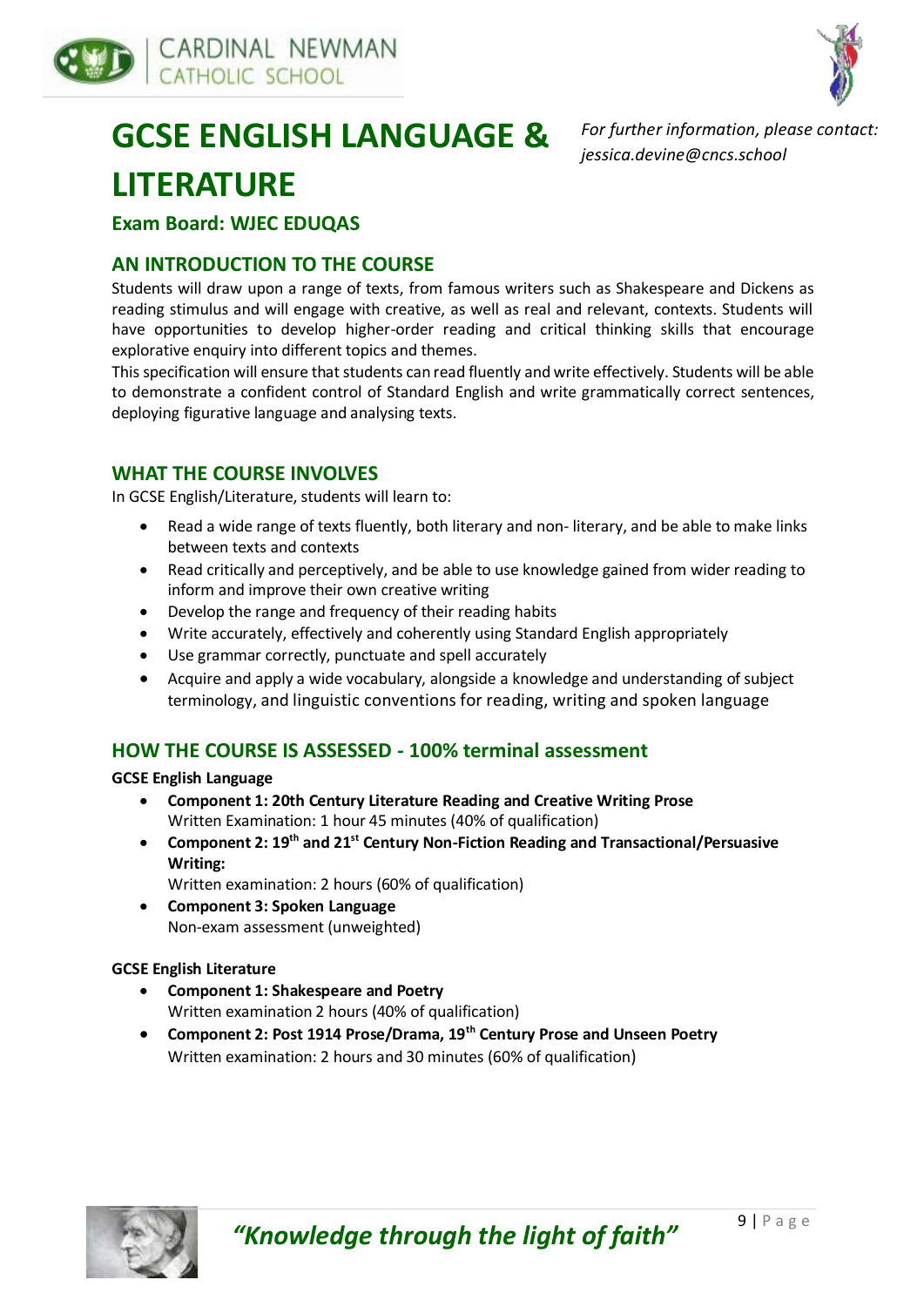



# **GCSE MATHEMATICS**

*For further information, please contact: stephen.marshall@cncs.school*

**Exam Board: AQA**

#### **AN INTRODUCTION TO THE COURSE**

Mathematics is an important subject, not only for those students who require an examination qualification to satisfy the needs of employers, colleges and universities, but also in terms of the numerical and mathematical skills that are needed in everyday life.

Studying mathematics teaches you how to learn – to build up an understanding from basic principles, to build upon existing knowledge, to develop general concepts and to apply this general concept to specific examples. You learn to think logically, to ask questions and do thorough and rigorous investigations to answer them.

Mathematics is also fun, interesting and challenging in its own right. But the most important reason why GCSE mathematics is important is that to live a successful life in the modern world, you will need it every day.

#### **WHAT THE COURSE INVOLVES**

All students study a Mathematics GCSE course in Years 9, 10 and 11 sit the GCSE at the end of Year 11. The course is made up of five areas of study:

- NUMBER which looks at topics like percentages, indices and standard form
- ALGEBRA which looks at topics like solving equations, plotting graphs, sequences and formulae
- RATIO, PROPORTION AND RATES OF CHANGE which looks at how variables are linked together
- GEOMETRY and MEASURE which looks at topics like angles, shapes and measurements
- STATISTICS which looks at topics like probability, averages, sampling and charts

Given changes to the national curriculum and the greater degree of content within the GCSE syllabus, greater time will be allocated to students in years 9 through to 11 to support them in preparing for the new examinations. There are still 2 tiers of entry (Foundation and Higher) for which students can work towards for assessment at the end of year 11.

#### **HOW THE COURSE IS ASSESSED**

**Pupils sit three papers, the use of a calculator is allowed in two of these examinations. The tiers of entry are:**

| Tier:      | Grades available: |
|------------|-------------------|
| Foundation | Grades 1 to 5     |
| Higher     | Grades 4 to 9     |

**SUPPORT** The pupils are given a login and password for Hegarty Maths and the Pixl Maths app. They are given support and assessment material to work through during the year and are given feedback related to the topics covered.

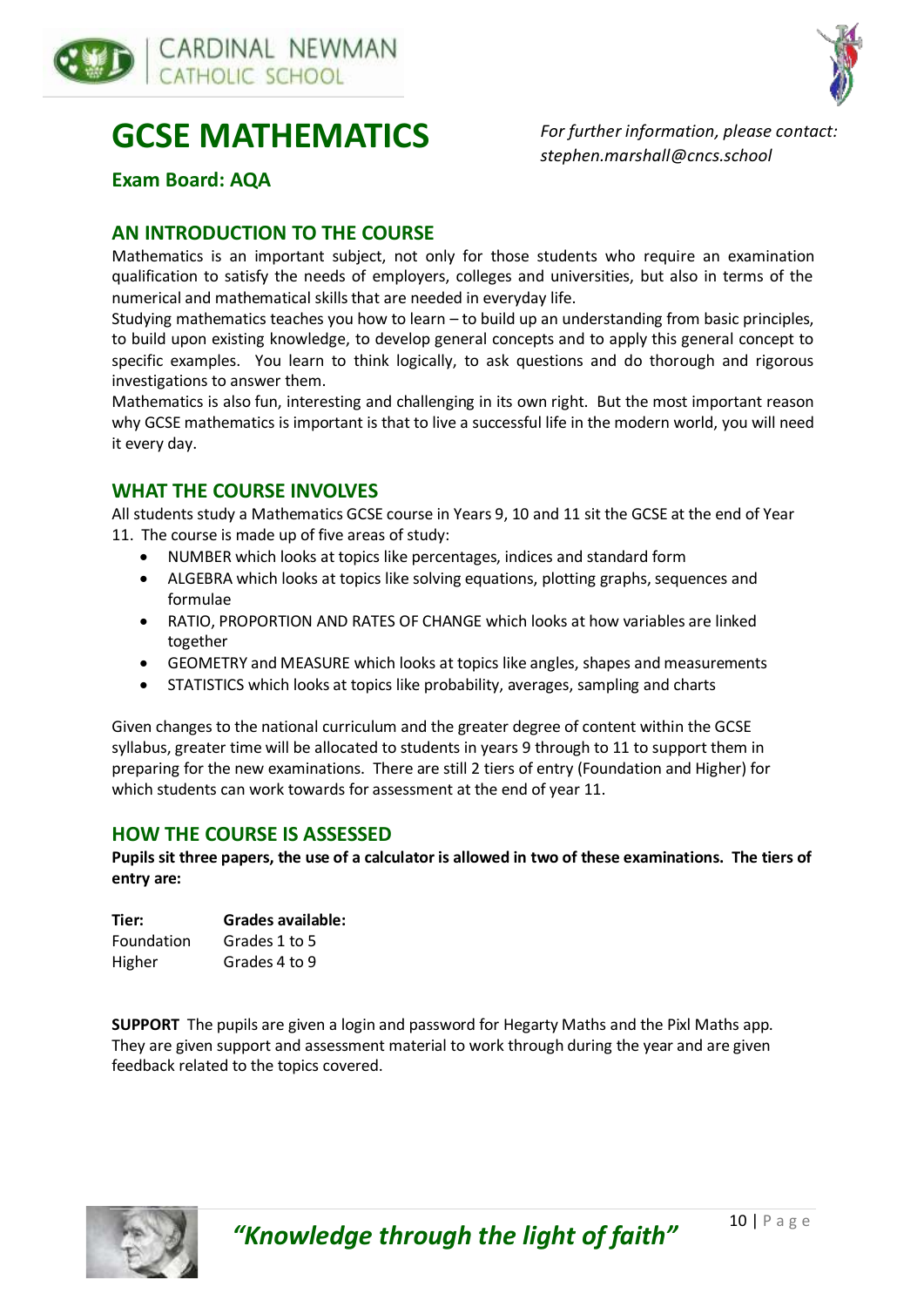



# **GCSE TRIPLE SCIENCE**

*For further information, please contact: nicola.shepherd@cncs.school*

**Exam Board: AQA**

#### **AN INTRODUCTION TO THE COURSE**

All pupils are examined at the end of year 11, all assessment is by external examination. Pupils will receive three GCSE's, one for each Science. There will be six examinations in total with a variety of long and short answer questions. Pupils will also have been expected to carry out a number of required practical activities that may be included in the examination papers.

#### **WHAT THE COURSE INVOLVES**

#### **Biology**

Cell Biology, Organisation, Infection and Response, Bioenergetics, Homeostasis and Response, Inheritance, Variation and Evolution, Ecology

#### **Chemistry**

Atomic Structure and the Periodic Table, Bonding, Structure and the Properties of Matter, Quantitative Chemistry, Chemical Changes, Energy Changes, the Rate and Extent of Chemical Change, Organic Chemistry, Chemical Analysis, Chemistry of the Atmosphere, Using Resources

#### **Physics**

Forces, Energy, Waves, Electricity, Magnetism and Electromagnetism, Particle Model of Matter, Atomic structure, Space Physics

#### **HOW THE COURSE IS ASSESSED**

Pupils will sit a total of 6 exam papers, 2 exam papers for each science subject, each weighted at 50%. The papers are 1 hour 45 minutes each and will assess the following three assessment objectives:

AO1: Demonstrate knowledge and understanding of: scientific ideas; scientific techniques and procedures. 40% of assessment.

AO2: Apply knowledge and understanding of: scientific ideas; scientific enquiry, techniques and procedures. 40% of assessment.

AO3: Analyse information and ideas to: interpret and evaluate; make judgments and draw conclusions; develop and improve experimental procedures. 20% of assessment.

**Tier: Grades available:** Foundation Grades 1 to 5 Higher Grades 4 to 9 There is overlap between the two tiers

#### **WHERE MIGHT THIS COURSE TAKE ME?**

The skills and knowledge learnt will be invaluable in helping students to understand the effects of Science in everyday life. Triple science is an excellent way to prepare students for Science at A Level or Level 3 BTEC Applied Science. A levels and Level 3 BTEC Applied Science are required for a wide range of careers.



"Knowledge through the light of faith"<sup>11 | Page</sup>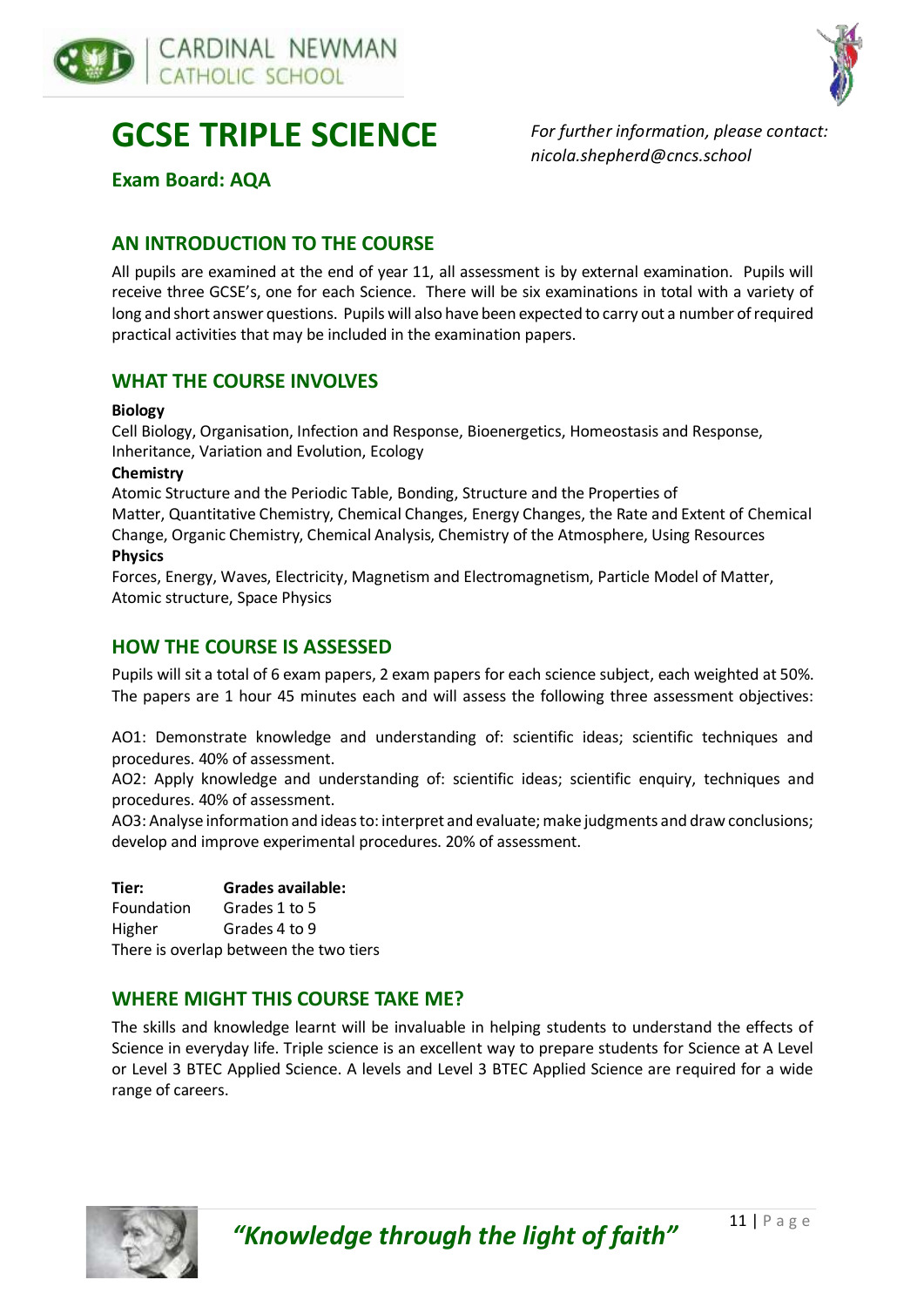



# **GCSE RELIGIOUS EDUCATION**

*For further information, please contact: alanna.nardiello@cncs.school*

#### **Exam Board: EDUQAS**

#### **AN INTRODUCTION TO THE COURSE**

The aims of the syllabus are:

- To stimulate interest in and enthusiasm for a study of two religions.
- To develop knowledge and understanding of the Roman Catholic tradition.
- To identify and promote exploration of and reflection upon, questions about the meaning and purpose of life.
- To develop skills relevant to the study of religion.
- To study the relationship between religion and society especially in the UK.

#### **WHAT THE COURSE INVOLVES**

Students begin their GCSE in Year 9 and sit three examinations at the end of Year 11.

#### **Year 9: Component 3 Study of Religion Judaism**

In this year students cover topics such as 'Believing in God' and 'Matters of Life and Death' as a precursor to exam content. This allows students to develop the knowledge and exam skills necessary in order to access the GCSE course. In addition, students will study Judaism in depth following component 3 of the Eduqas GCSE course. This area of study comprises a study in depth of Judaism as a lived religion within the United Kingdom and throughout the world. There are two sections: Beliefs and Teachings; Practices.

#### **Year 10: Component 1: Foundational Catholic Theology**

For this component learners will study two themes: Theme 1: Origins and Meaning Theme 2: Good and Evil

#### **Year 11: Applied Catholic Theology**

For this component learners will study two themes: Theme 3: Life and Death Theme 4: Sin and Forgiveness

#### **HOW THE COURSE IS ASSESSED - 100% terminal assessment**

Students will sit 3 exams at the end of year 11 Component 1: 90 minutes – 90 marks +6 SPAG 37.5% Component 2: 90 minutes – 90 marks +6 SPAG 37.5 % Component 3: 60 minutes – 60 marks No SPAG 25%

#### **WHERE MIGHT THIS COURSE TAKE ME?**

Religious Studies is a relevant qualification for many careers and future study such as: Medicine and health care professionals, uniformed services such as the Police, Army or the Fire Service. It is also a key course for those wishing to study or work in areas of social work, law and education. It is a highly academic and respected qualification that can lead to higher study.

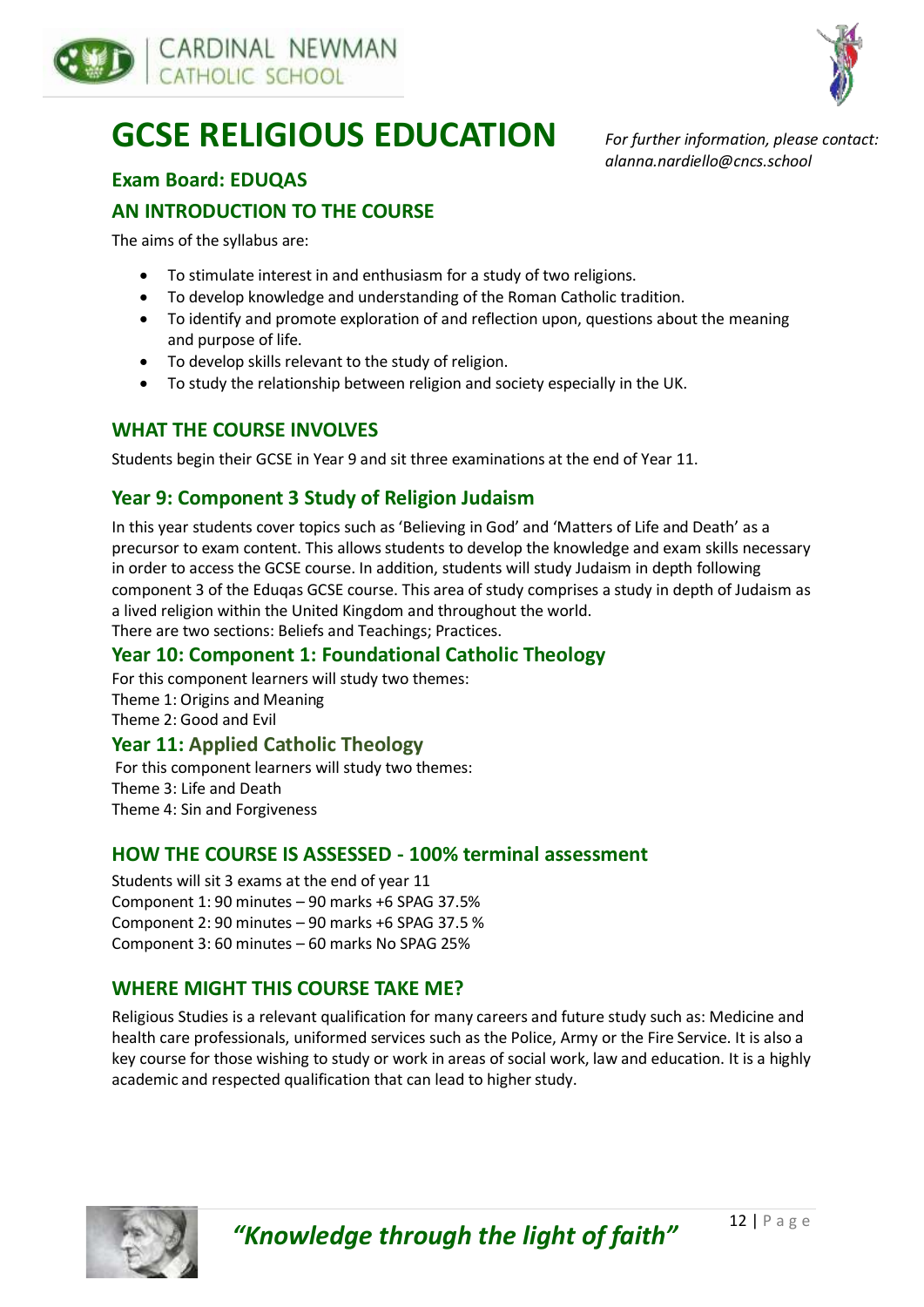

# **PHYSICAL EDUCATION**

#### **AN INTRODUCTION TO WHAT THEY WILL STUDY (Non-exam)**

Physical Education is one of the foundation subjects which is studied during Years 10 and 11 (Key stage 4). Year 10 is an important year in terms of (a) 'rounding off' the games element of the curriculum and (b) concentrating on health and fitness aspects.

A key focus is on strength and stamina, in the form of weight training, circuit training and also mobility/flexibility in the form of aerobics and exercise to music. One of the attractive features when students reach Year 11 is the opportunity for all to be able to opt for an activity which they either wish to pursue in greater depth or learn something completely new.

In Year 11 students may sample from a wide range of activities including those off-site e.g. golf. Students view this element as a really beneficial part of their Key stage 4 development and can see how it enables them to become lifelong healthy citizens.

Emphasis is placed on actively encouraging young people to participate in some form of physical activity during their leisure time and hopefully as a result develop an active well rounded lifestyle.





"Knowledge through the light of faith"<sup>13 | Page</sup>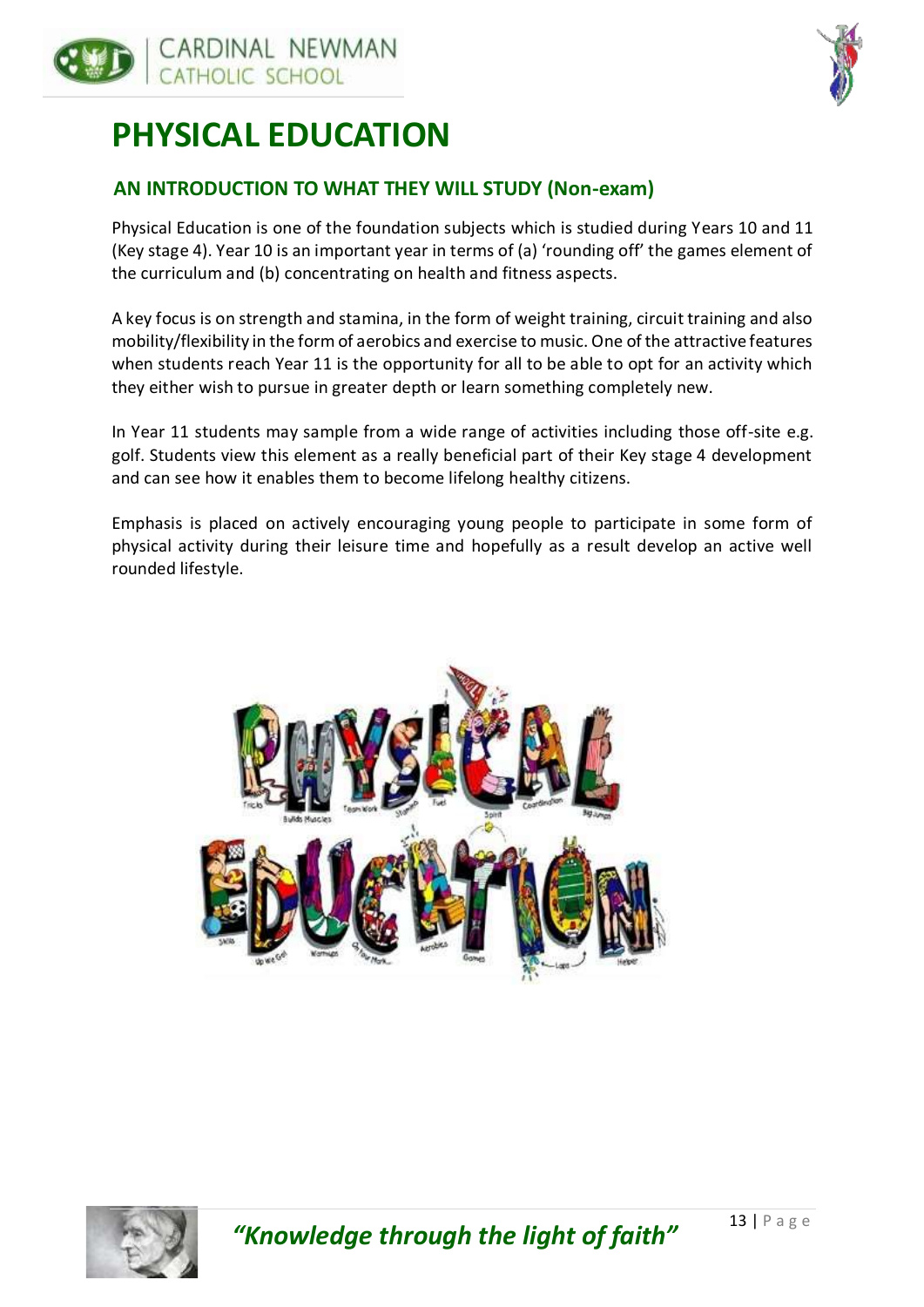



# **OPTION CHOICES**

Over the next pages you will find information regarding the subjects for which you can choose. Some subjects qualify as GCSE and others as BTEC or Level 2. These are all weighted similarly but have slightly different grading and assessment systems.

#### **OPTION SUBJECTS:**

- **GCSE Geography** *(English Baccalaureate)*
- **GCSE History** *(English Baccalaureate)*
- **GCSE French/Spanish** *(English Baccalaureate)*
- **GCSE Computer Science**
- **LEVEL 2 CAMBRIDGE NATIONALS Creative iMedia ICT Award**
- **GCSE Art & Design**
- **GCSE Art & Design (Photography)**
- **GCSE Business**
- **GCSE Drama**
- **GCSE Food Preparation & Nutrition**
- **GCSE Design & Technology: Papers & Boards (previously Graphic Products)**
- **GCSE Design & Technology: Timbers (previously Resistant Materials)**
- **GCSE Media**
- **GCSE Music**
- **GCSE Physical Education**
- **BTEC Level 2 Tech Award in Sport**
- **BTEC Level 2 Tech Award in Health and Social**



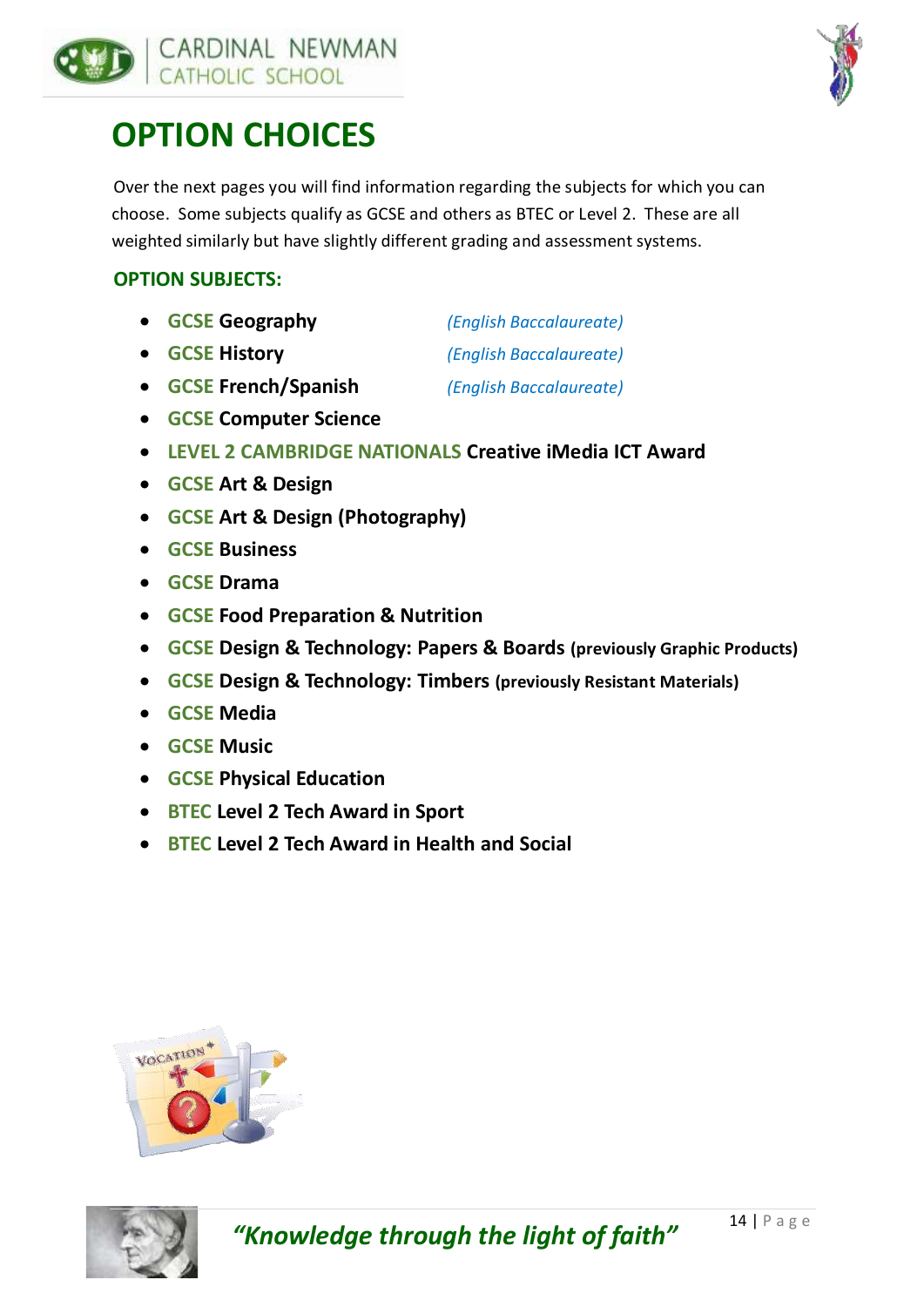



# **GCSE GEOGRAPHY**

*For further information, please contact: lyndsey.eggison@cncs.school*

#### **Exam Board: EDEXCEL B**

#### **AN INTRODUCTION TO THE COURSE**

Studying GCSE Geography gives students the opportunity to understand more about the world, the challenges it faces and their place within it. The course will deepen understanding of geographical processes, illuminate the impact of change and of complex people and environment interactions. Geography enables young people to become globally and environmentally informed and thoughtful, enquiring citizens.

#### **WHAT THE COURSE INVOLVES**

| Paper 1: | <b>Global Geographical Issues</b>                                                  |
|----------|------------------------------------------------------------------------------------|
|          | Hazardous Earth (cyclones, earthquakes, volcanoes) - USA, Haiti, Japan             |
|          | Development Dynamics - case study India                                            |
|          | Challenges of an urbanising world (how and why cities grow and the problems they   |
|          | can cause) - Mumbai                                                                |
| Paper 2: | <b>UK Geographical Issues</b>                                                      |
|          | The UK's evolving physical landscape (rivers, coasts, glaciation)                  |
|          | The UK's evolving human landscape - dynamic cities - Birmingham                    |
|          | Geographical Investigation (ALL students MUST complete 2 days COMPULSORY           |
|          | fieldwork. One day in Hunstanton, Norfolk and one half day in Birmingham - subject |
|          | to change)                                                                         |
| Paper 3: | People and Environment Issues-Making Geographical Decisions                        |
|          | People and the biosphere                                                           |
|          | Forests under threat                                                               |
|          | Consuming energy resources                                                         |

#### **HOW THE COURSE IS ASSESSED**

Students are studying the Edexcel B specification and will be assessed through a combination of short and longer extended writing questions. Both fieldtrips are examined in Paper 2 where students are required to reflect upon the visits they made and the investigations they carried out. Paper 3 is examined by extended writing questions where students will make a decision based upon an issue relating to the topics studied.

#### **FINAL EXAMINATIONS**

3 exams at the end of Year 11

| Paper 1: | 37.5% |
|----------|-------|
| Paper 2: | 37.5% |
| Paper 3: | 25%   |

#### **WHERE MIGHT THIS COURSE TAKE ME?**

GCSE Geography is a well respected, flexible qualification which can be relevant in many different careers and in future education. It is particularly useful for careers in business, journalism, town planning, law, tourism, transport and jobs involving travel.

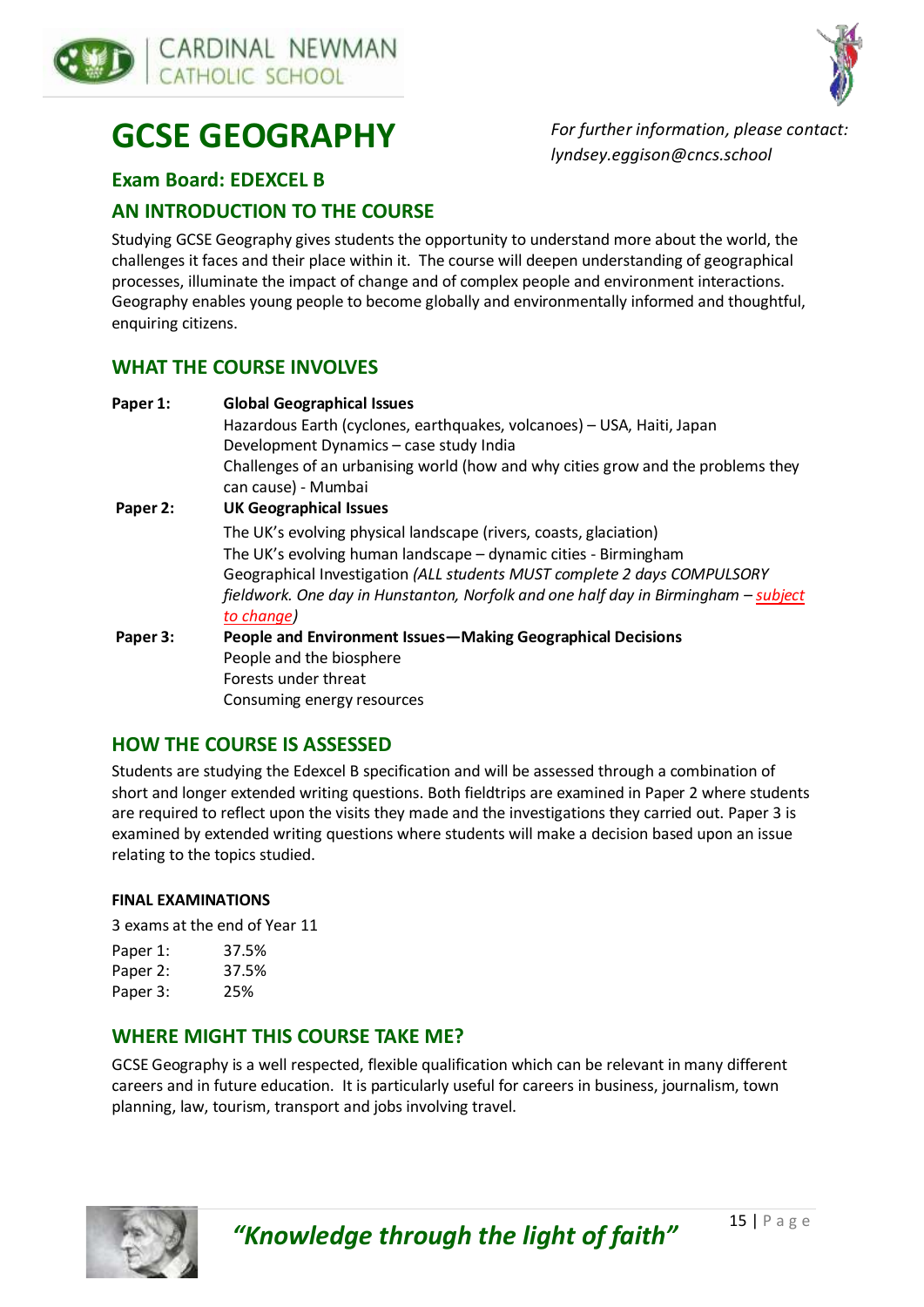



# **GCSE HISTORY**

*For further information, please contact: jackie.good@cncs.school*

#### **Exam Board: AQA**

#### **AN INTRODUCTION TO THE COURSE**

GCSE History aims to encourage an interest in the past and to show the links that exist between the past and the present day.

The skills which lie at the heart of the subject are useful not only in a wide variety of careers but also in everyday life. Students will develop their enquiry skills through studying historical evidence and discussions and debates reaching conclusions about the past not only on their own but also working with other students.

GCSE History is thought provoking, rewarding, relevant and fun. Lessons are delivered in a creative and challenging environment. GCSE History is a subject that is highly valued by colleges, universities and employers as students develop a variety of key skills.

#### **WHAT THE COURSE INVOLVES**

The outline of the course is: Paper 1: Understanding the modern world Paper 2: Shaping the nation

#### Subject content

The GCSE History content comprises the following elements:

- one period study
- one thematic study
- one wider world depth study
- one British depth study including the historic environment.

#### **Paper 1: Understanding the modern world**

**Section A: Period studies:** American, 1920-1973: Opportunity and inequality **Section B: Wider world depth studies:** Conflict and Tension: 1918-1939 **Paper 2: Shaping the nation Section A: Thematic studies** Britain: Health and the People: c1000 to the present day **Section B: British depth studies including the historic environment**  Elizabethan England, c1568-1603

#### **HOW THE COURSE IS ASSESSED**

GCSE History students will sit 2 exam papers at the end of the course. There is no coursework in GCSE History.

#### **WHERE MIGHT THIS COURSE TAKE ME?**

| Law             | Journalism          | Museum/Gallery Curator |                      |
|-----------------|---------------------|------------------------|----------------------|
| Police          | Librarian           | Archaeologist          |                      |
| <b>Teaching</b> | Government/Politics | Diplomacy              | <b>Gaming Design</b> |



*"Knowledge through the light of faith"* <sup>16</sup> | P a g e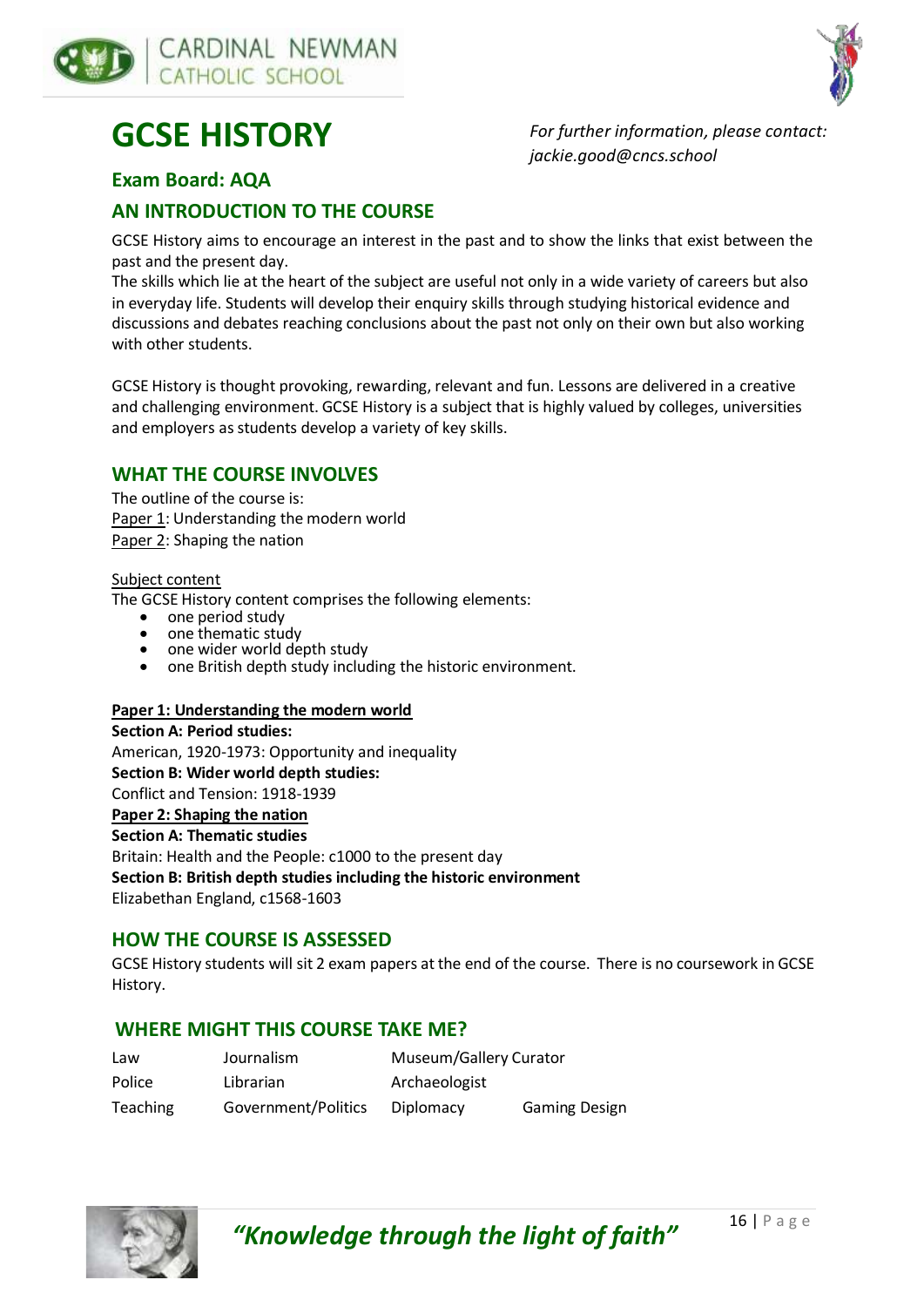



### **MODERN FOREIGN LANGUAGES GCSE FRENCH/SPANISH**

**Exam Board: AQA**

*For further information, please contact: olga.cordero-nieto@cncs.school*

#### **AN INTRODUCTION TO THE COURSE:**

#### **Reasons to do a language**

- Another language will always be useful, no matter what you do.
- In class, you get to study a wide range of topics all about different people and cultures, not just how to speak.
- You can start to watch films, listen to songs and read books in their native language and understand them too!
- Languages mean business being able to speak a language will make you really stand out they're good for you!
- It's really impressive to be able to speak a foreign language. It's a real achievement that your friends will envy and employers will love!
- You can understand and talk to lots more people when you go abroad.
- Learning languages really improves your communication skills

#### **WHAT THE COURSE INVOLVES**

The following areas of interest are covered:

- 1. Identity and Culture: my family and friends, technology and free time.
- 2. Local area, travel and holidays
- 3. My studies and school life.
- 4. Future aspirations, study and work.
- 5. Social and global issues.

#### **HOW THE COURSE IS ASSESSED**

In both French and Spanish, we follow the AQA Specification.

There are 2 tiers of entry: Foundation and Higher. Each individual skill is weighted at 25% and they are all exam-based. Exams take place at the end of Yr11.

- LISTENING: Exam 25%
- SPEAKING: Exam 25%
- READING: Exam 25%
- WRITING: Exam 25%

#### **WHERE MIGHT THIS COURSE TAKE ME?**

To improve your communication and presentation skills

- Universities value languages not only for the fact of being able to speak another language, but also because language learning develops a different type of thinking skills that will be useful in your future career.
- The "Russell Group" that represents 24 UK leading universities, consider Modern Foreign Languages one of the subjects that will open more doors and a qualification in MFL is valued by the admission tutors
- To develop advanced memory skills
- Careers wise: Marketing, Game design, Logistics, Journalism, Diplomacy, Banking, Teaching, International companies

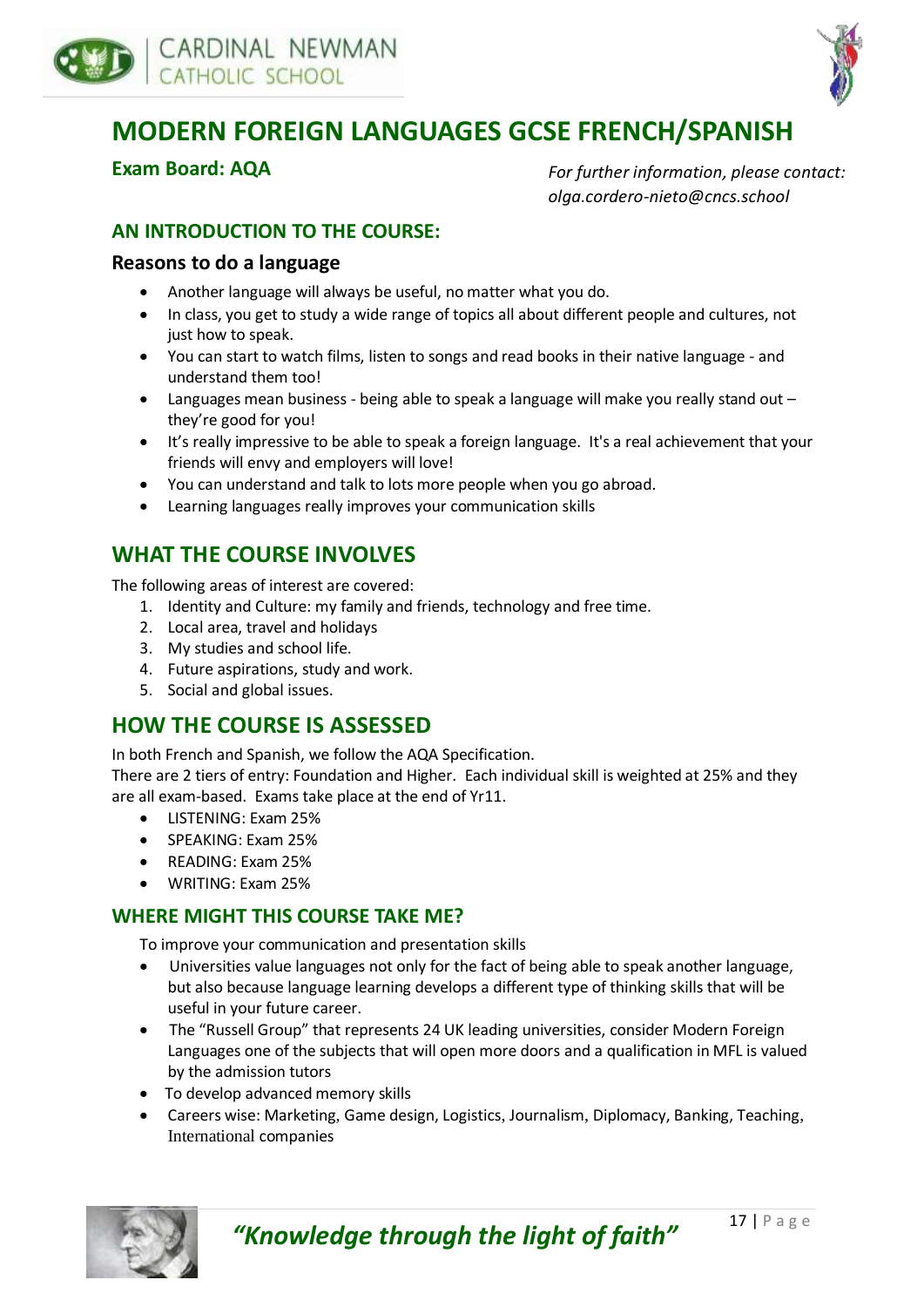



# **GCSE COMPUTER SCIENCE**

*For further information, please contact: bertha.nsongfonge@cncs.school*

**Exam Board: OCR**

#### **AN INTRODUCTION TO THE COURSE**

Computer Science is the fourth Science option on the English Baccalaureate. It will enable students to develop their understanding of current and emerging technologies work and apply this knowledge and understanding to a range of contexts. From problem solving to programming code, computer science will produce a new generation of digital makers as opposed to digital users. Students will enjoy solving problems by producing program code and investigating computer systems.

#### **WHAT THE COURSE INVOLVES**

Pupils will learn about and explore the effectiveness of computer programming and the impact that this has in today's society. The course gives a real, in-depth insight into how computer technology works. Pupils will be encouraged to understand and apply the fundamental principles and concepts of computer science including abstraction, decomposition, logic, algorithms and data representation. They will understand the impact of digital technology on the individual and wider society and will be encouraged to think creatively, innovatively, analytically, logically and critically.

#### **HOW THE COURSE IS ASSESSED**

**Component 1: Computer Systems** 50% of total GCSE Written paper 1 hour and 30 minutes.

**Component 2 - Computational thinking, algorithms and programming** 50% of total GCSE Written paper 1 hour and 30 minutes.

#### **Practical Programming**

All students will undertake a programming task set by exam board, either to a specification or to solve a problem (or problems), during their course of study. Students may draw on some of the content in both components when engaged in Practical Programming.

Students selecting this option must have a good grasp of mathematics (and therefore must be in either set 1 or 2 for maths with at least a 4+ (4a) in their KS2 SATS.)

#### **WHERE MIGHT THIS COURSE TAKE ME?**

The course provides excellent preparation for higher study and employment in the field of computer science. Students who have taken a GCSE in Computing and who then progress to study the subject at A Level or university will have an advantage over others.

**Careers:** Software developer, games developer, programmer, cyber security, robotics, analyst, computer engineer, network engineer, database design.

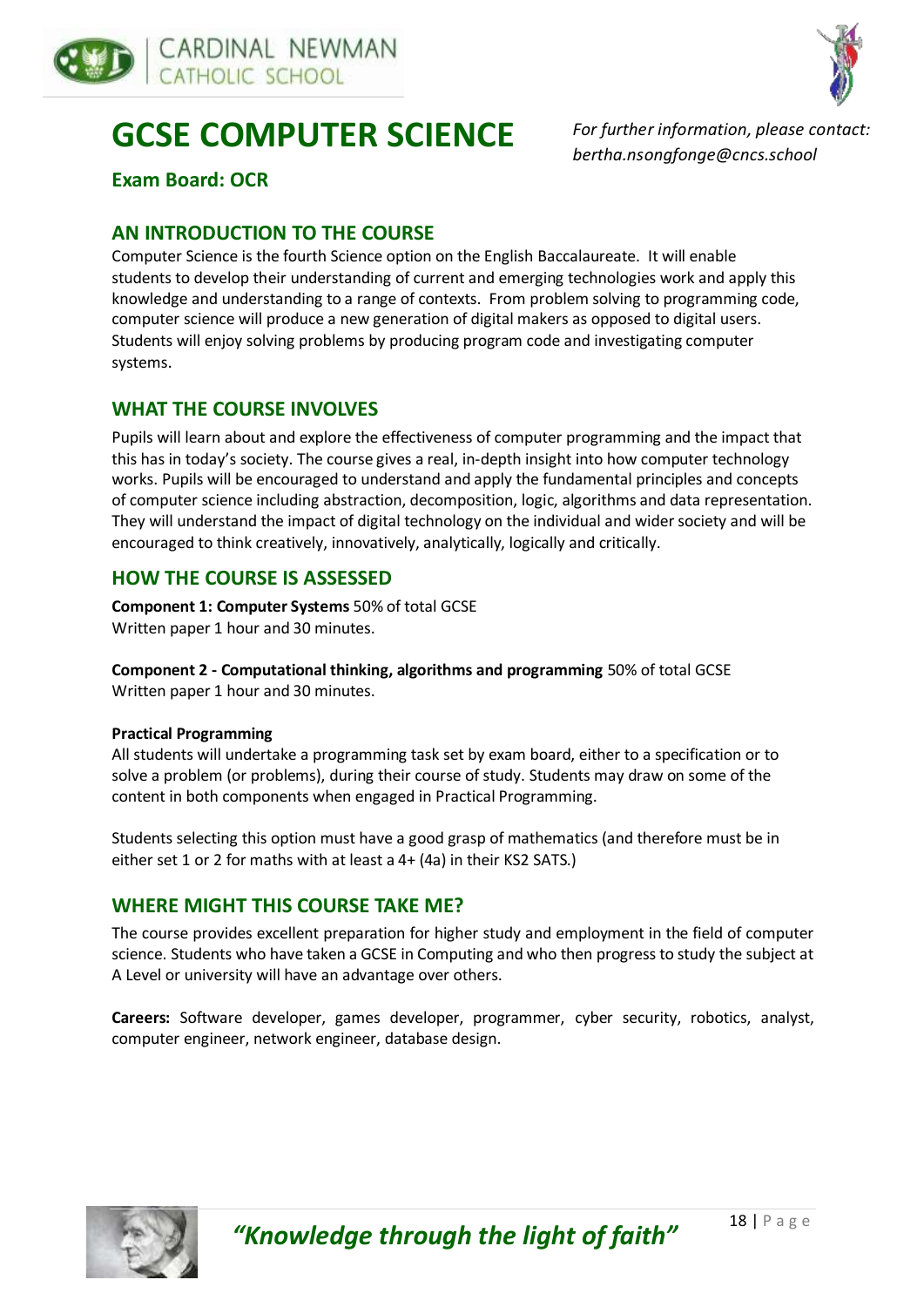

### **CREATIVE iMEDIA ICT AWARD**



*For further information, please contact: bertha.nsongfonge@cncs.school*

#### **Exam Board: OCR Cambridge Nationals L2**

#### **AN INTRODUCTION TO THE COURSE**

The Cambridge National in Creative iMedia equips students with the wide range of knowledge and skills needed to work in the creative digital media sector. They start at pre-production and develop their skills through practical assignments as they create final multimedia products. This is a course centre on the use of computers and software work on the creative side of the digital industry

#### **WHAT THE COURSE INVOLVES**

This qualification equips learners with a range of creative media skills and provide opportunities to develop, in context, desirable, transferable skills such as research, planning, and review, working with others and communicating creative concepts effectively. Through the use of these skills, learners will ultimately be creating fit-for-purpose creative media products. The 'hands on' approach that will be required for both teaching and learning has strong relevance to the way young people use the technology required in creative media. The qualification design, will allow learners the freedom to explore the areas of creative media that interest them as well as providing good opportunities to enhance their learning in a range of curriculum areas.

#### **HOW THE COURSE IS ASSESSED**

**Unit 1:** Pre-production skills. Students will develop their understanding of the client brief, time frames, deadlines and preparation techniques that form part of the planning and creation process. This is an externally assessed unit.

**Unit 2:** Creating digital graphics. Students will develop their understanding of the basics of digital graphics editing for the creative and digital media sector. This will be assessed internally.

**Unit 3: R085: Creating a multipage website** – students will have the opportunity to create a multipage website. Websites are the basis of internet content and are therefore used extensively in the creative digital media sector, whether for mobile phones or computers in all their forms **R088: Creating a digital sound sequence** – This unit will enable them to understand where digital sound sequences are used in the media industry such as radio, film, web applications or computer gaming. Gaming technologies, mobile phones and multimedia websites all use digital sound sequences to enhance and inform their content. Students will learn how these technologies are developed to reach an identified target audience.

#### **WHERE MIGHT THIS COURSE TAKE ME?**

Learners who generally achieve at Level 2 across their Key Stage 4 learning might consider progression to:

- A Levels as preparation for entry to higher education in a range of subjects
- Study of a vocational qualification at Level 3, such as a BTEC National in IT, which prepares learners to enter employment or apprenticeships, or to move on to higher education by studying a degree in the digital sector.
- Study of IT Support or Digital Technology through the study of a Technical Certificate.



*"Knowledge through the light of faith"* <sup>19</sup> | P a g e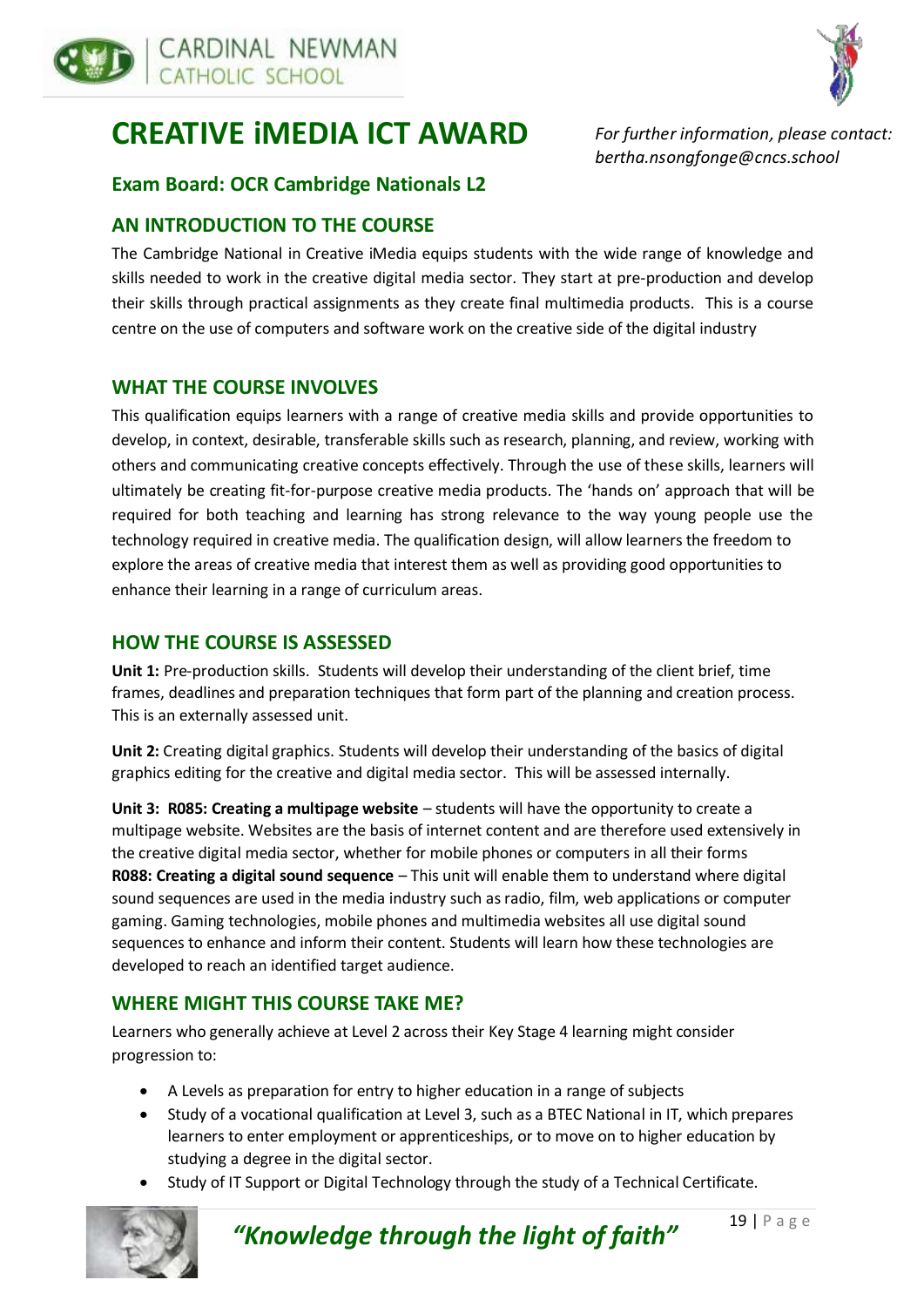



# **GCSE ART & DESIGN**

*For further information, please contact: claudia.windley@cncs.school*

#### **Exam Board: OCR**

#### **AN INTRODUCTION TO THE COURSE**

Art & Design at GCSE is the central course for the full range of careers and further study in the visual arts. We aim to develop student skills in a range of visual media from drawing and the traditional art media to digital photography and digital art creation. The creative industries represent significant career opportunities from architecture to game design and from fashion and textiles to photography. All of these seek GCSE Art skills as the basis for progression to study at degree level.

#### **WHAT THE COURSE INVOLVES**

In Years 10 and 11 the GCSE Art & Design Course will consist of two assessed components. The Portfolio Project and the Exam Unit. Both units involve the students creating work in sketchpads in response to imaginative starting points. At the end of this work they will produce 2 or 3 dimensional final pieces of work.

Students will work in a variety of materials and styles including acrylic painting, sculpture and digital photographic techniques. In each unit students will keep a sketch-book of preparatory work. This will include drawings form observation, photographs, colour-studies, cuttings from newspapers, magazines and written notes.

#### **HOW THE COURSE IS ASSESSED**

Each unit is assessed using the GCSE criteria so that students and parents can monitor progress over the two years. At the end of this period the candidates will submit a Controlled Assessment project and the marks are added to an examination mark to give the final grade.

#### **WHERE MIGHT THIS COURSE TAKE ME?**

The Art and Design course is ideal for you if you are interested in architecture, fashion, interior design, illustration, printing/publishing, art teaching, gallery museum work, freelance designer, theatre set design, graphic design, technical graphics, fashion/textiles, design illustration, model maker, film/media, art direction, animation design and website design. You will explore your own creativity in many different ways preparing you for the business and commercial aspects of the creative industry.

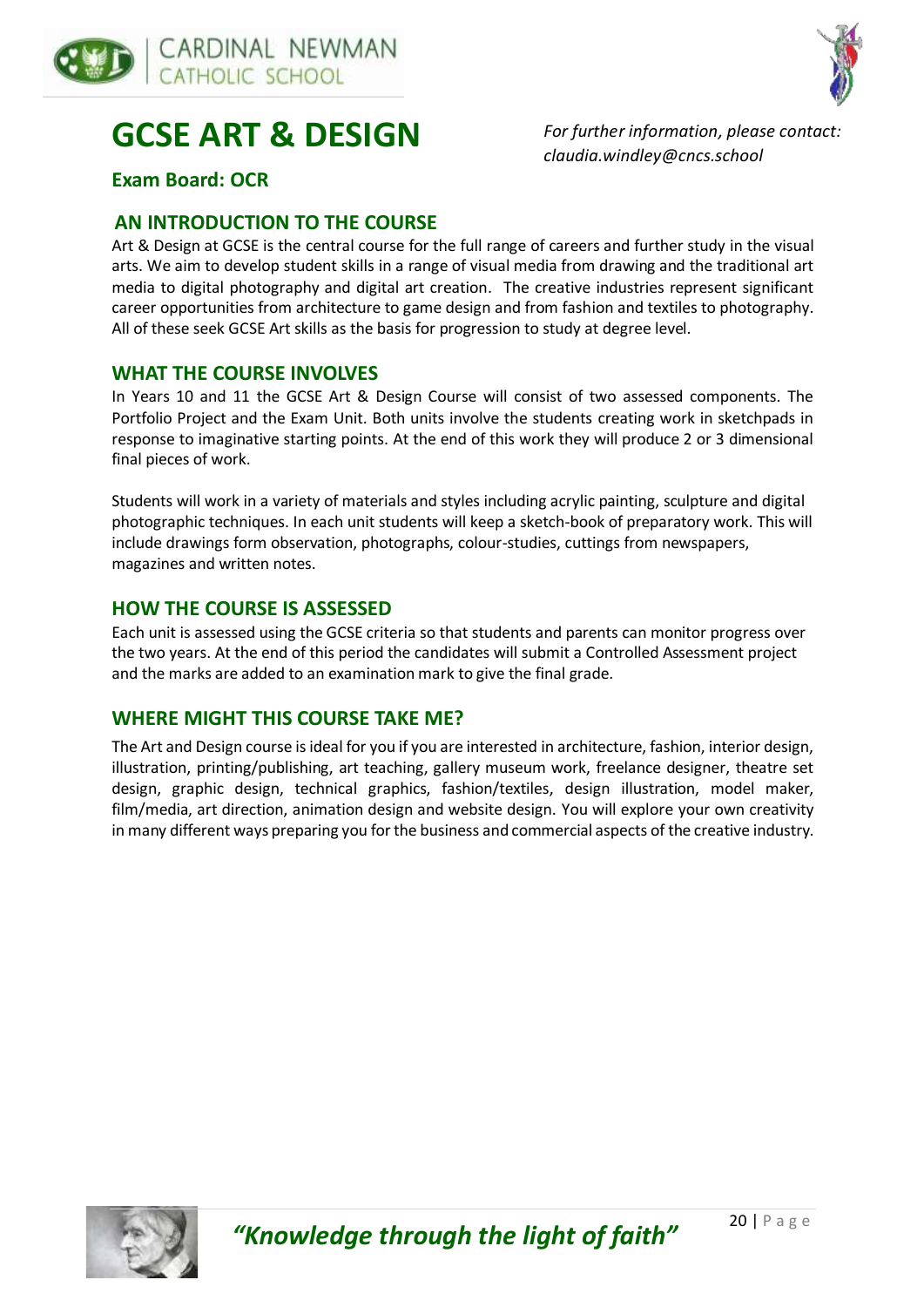



# **GCSE ART & DESIGN (PHOTOGRAPHY)**

*For further information, please contact: claudia.windley@cncs.school*

#### **Exam Board: OCR**

#### **AN INTRODUCTION TO THE COURSE**

Art & Design Photography at GCSE is the central course for the full range of careers and further study in the visual digital arts. We aim to develop student skills in a range of digital photography and digital art creation. The creative industries represent significant career opportunities from architecture to game design and from fashion and textiles to photography.

#### **WHAT THE COURSE INVOLVES**

Learners are required to work in one or more area(s) of Photography, such as those listed below. Combinations of these areas are also possible:

- Documentary photography
- Photo-journalism
- Studio photography
- Location photography
- Experimental imagery
- Installation
- Moving image

The course consists of two assessed components. The Portfolio Project and the exam unit. Both projects involve students responding to imaginative starting points.

#### **HOW THE COURSE IS ASSESSED**

Each unit is assessed using the GCSE criteria so that students and parents can monitor progress over the two years. At the end of this period the candidates will submit a Controlled Assessment project and the marks are added to an examination mark to give the final grade.

#### **WHERE MIGHT THIS COURSE TAKE ME?**

The Art and Design Photography course is ideal for you if you are interested in architecture, fashion, interior design, illustration, printing/publishing, art teaching, gallery museum work, freelance designer, theatre set design, graphic design, technical graphics, fashion/textiles, design illustration, model maker, film/media, art direction, animation design and website design. You will explore your own creativity in many different ways preparing you for the business and commercial aspects of the creative industry.

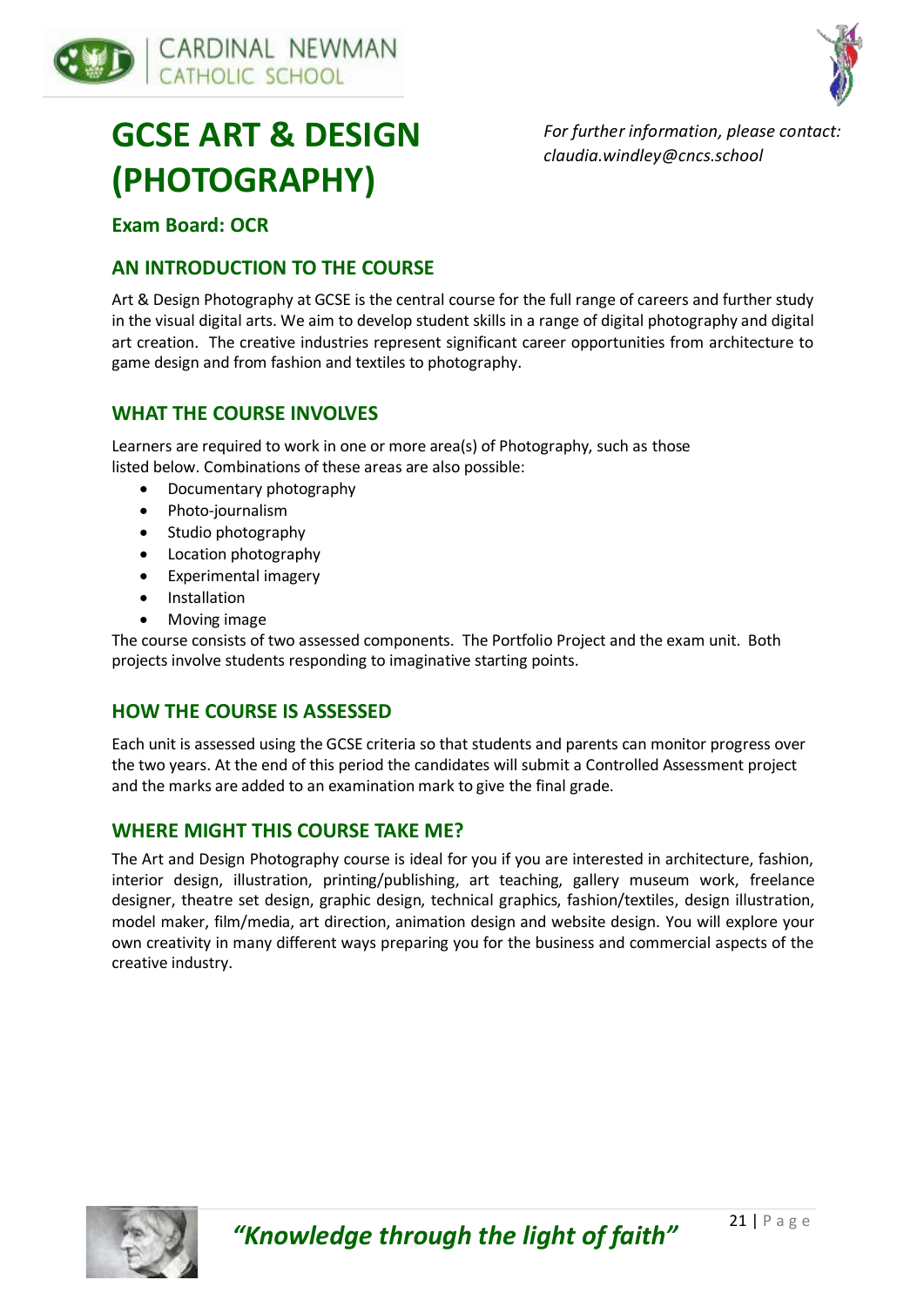



# **GCSE BUSINESS**

*For further information, please contact: nina.bassett@cncs.school*

#### **Exam Board: OCR**

#### **AN INTRODUCTION TO THE COURSE**

Would you like....

- To be your own boss running your own business?
- To understand just what goes on in the world of work?
- To know what businesses look for when they recruit staff?
- To see how a business gets its money to operate?
- To know why so many adverts are aimed at teenagers?
- To understand why the same big businesses operate around the world?

GCSE Business is the course to take if you want the answers to these and many other questions.

#### **So why should you choose GCSE Business as an option?**

- You will be able to understand the business world, which you will enter after finishing school/college/university.
- You will be able to make informed decisions and put forward arguments to persuade others. You will have the knowledge to help you set up a business of your own.
- The skills you learn such as evaluation and problem solving will be useful in a number of other subjects.
- Business can lead on to many vocational qualifications and is a good stepping-stone for you in A Level subjects, especially economics, accountancy and of course A Level Business.

#### **WHAT THE COURSE INVOLVES**

- Marketing, including advertising, development of products, setting the best price. Recruitment, including how businesses get the right staff and keep them working well. Business structures, including the different ways to set up a business.
- Finance, including how businesses get the money to set up and operate and how they make a profit.
- Business operations, including how businesses produce the things we buy.
- Influences on businesses, including the environment and how many businesses are operating around the world.

#### **HOW THE COURSE IS ASSESSED**

- Two exams at the end of the course, each 90 minutes long. There is no controlled assessment.
- Some questions will be multiple choice; some will be extended writing to test your ability to explain why you made a particular decision.

#### **WHERE MIGHT THIS COURSE TAKE ME?**

Suitable higher education courses include business management, accountancy and finance, marketing, tourism management and international business. Business students can also progress to a wide range of careers, such as banking, sales, product management and general management, to working in public sector organisations or charities.



*"Knowledge through the light of faith"* <sup>22</sup> | P a g e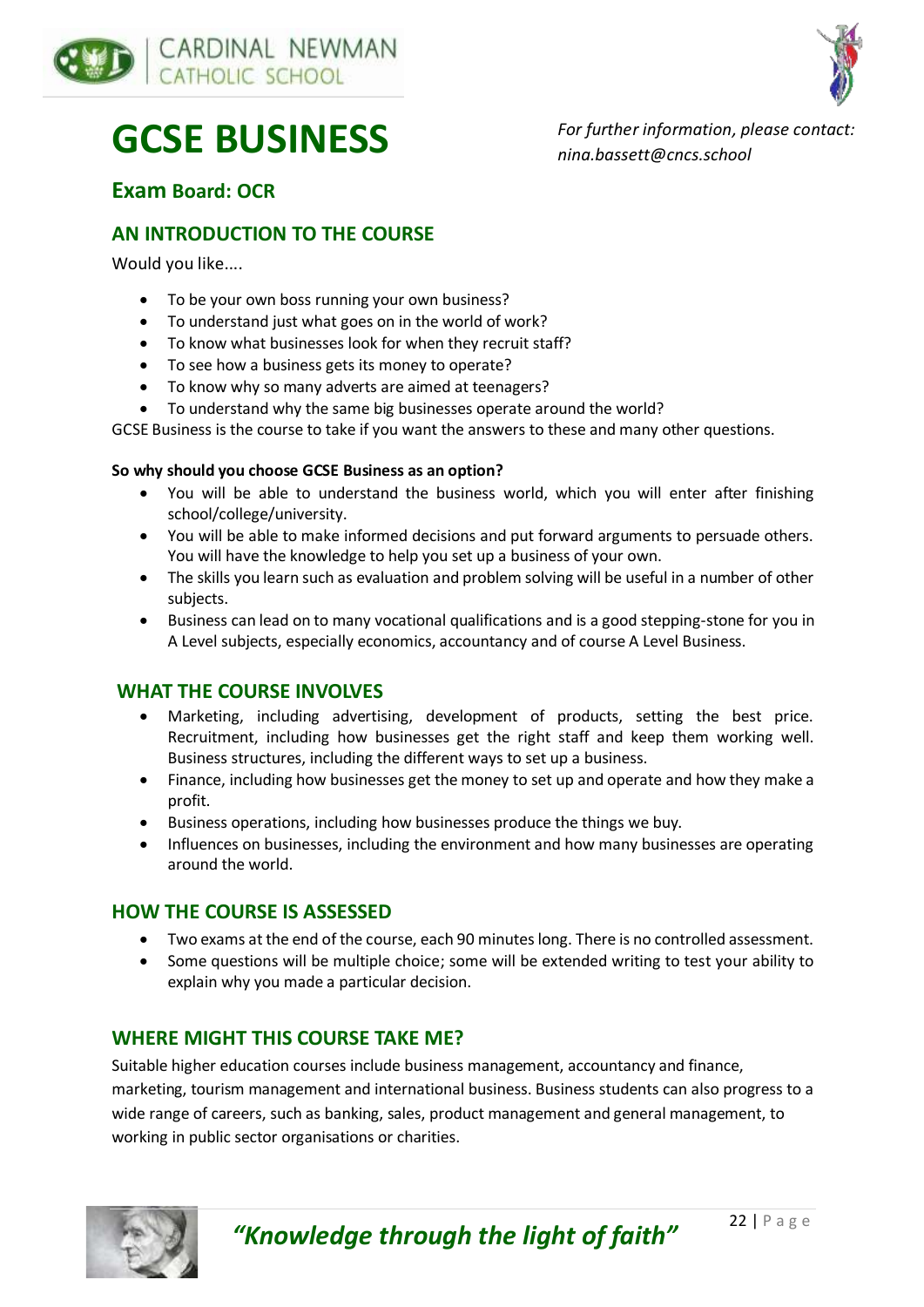



**GCSE DRAMA**

**Exam Board: EDEXCEL**

*For further information, please contact: nathan.walsh@cncs.school*

#### **AN INTRODUCTION TO THE COURSE**

GCSE Drama is a course that is designed to improve self-confidence and develop group work, communication and problem solving. GCSE Drama can complement English Literature through its practical exploration of text. Ties can also be found with History and Citizenship as the course requires each student to consider the social, historical and cultural elements of each performance they see and text they study.

#### **WHAT THE COURSE INVOLVES**

The GCSE Drama course lasts for two years. During the course, students will take part in **several performances**, scripted and devised, which are both extra-curricular and examined as part of the GCSE content. These are designed to showcase the exploration of skills developed by the students, providing them with the essential tools to develop confidence and knowledge of performance techniques. **For this reason, students who are uncomfortable performing should not consider this course.**

During the first year of study, students will develop their core skills and knowledge base through exploration of genre, style, conventions, semiotics, characterisation, script work and devising. In the first year, students will focus on and complete Component 1 – Devising by the end of Year 10. In the second year, students will put their developed skills into extended practice; focusing on script work and completing their Component 2 assessment. They will then focus purely on building on their understanding of the content of the Component 3 written exam, exploring the set exam text 'DNA' by Dennis Kelly, both practically and theoretically.

#### **HOW THE COURSE IS ASSESSED**

**Component 1** (40%) asks the students to explore a stimulus provided by the teacher(s). They will work in groups to create their own devised drama performance (15 Marks) created through exploration, which will also be supported by a written portfolio (45 Marks) to evidence their process. **Component 2** (20%) asks students to showcase their performance skills, students will explore a text and perform two extracts (48 Marks) to a visiting examiner. Thisis accompanied by short written task which explains the student's character development.

**Component 3** (40%) is a written examination (60 Marks) split into two sections. Section A (45 Marks) contains 5 questions based on the study of a full text from a list set by the exam board. The text of study will be 'DNA' by Dennis Kelly. Section B (15 Marks) contains 2 questions where students will analyse and evaluate live theatre. Students will have the opportunity to see live theatre

#### **WHERE MIGHT THIS COURSE TAKE ME?**

The GCSE Drama course is a vibrant and exciting experience that will prove enjoyable and challenging. It is also a useful course for students planning to continue their education onto an A Level course. Career pathways include, producing, arts -planning, theatre design, directing, acting, teaching and many more.

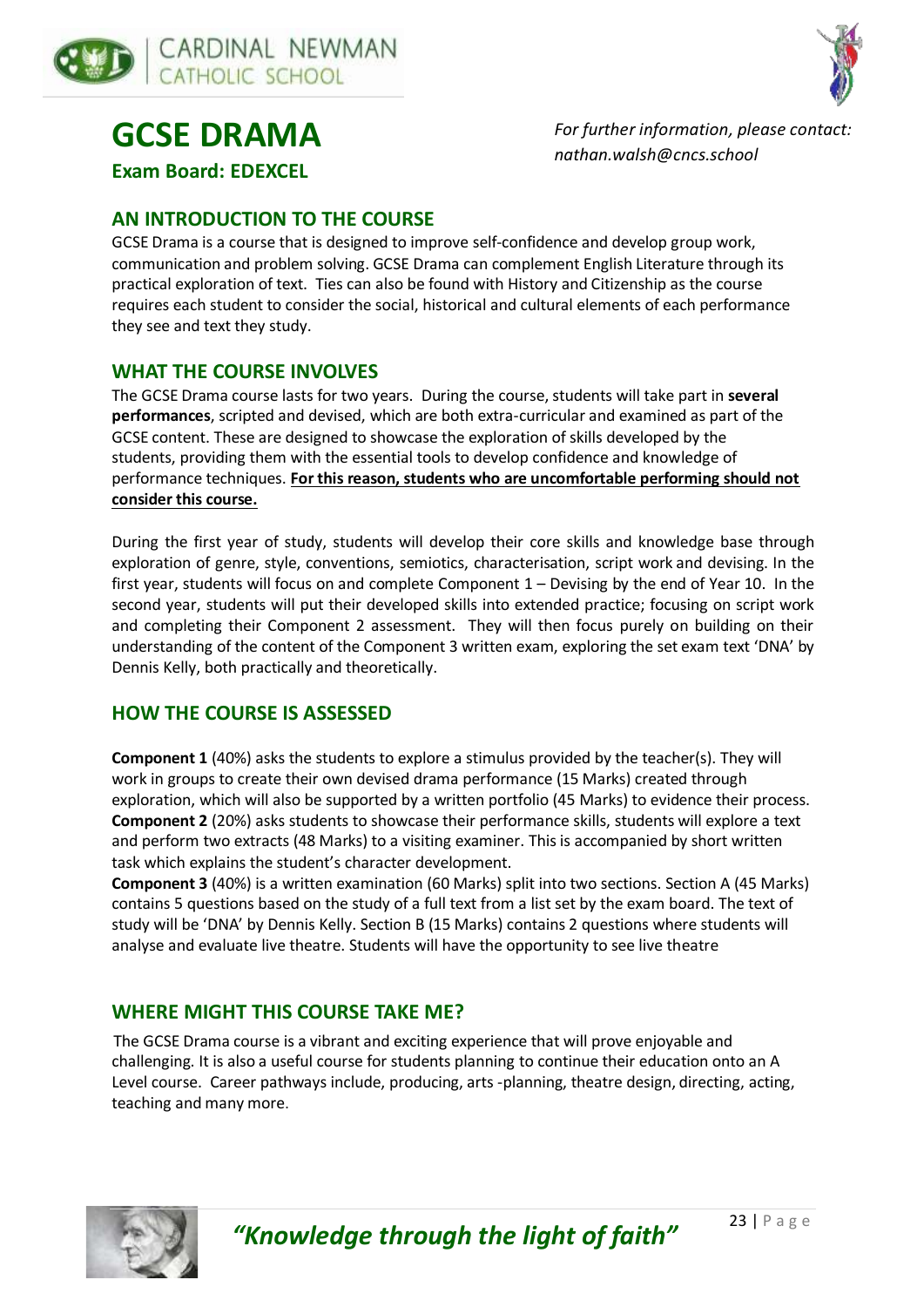



# **GCSE FOOD PREPARATION & NUTRITION**

#### **Exam Board: EDUQAS**

*For further information, please contact: martina.byrne@cncs.school*

#### **AN INTRODUCTION TO THE COURSE**

This GCSE Food Preparation and Nutrition is an exciting and creative course which focuses on practical cooking skills to ensure students develop a thorough understanding of nutrition, food provenance and the working characteristics of food materials. At its heart, this qualification focuses on nurturing students' practical cookery skills to give them a strong understanding of nutrition.

#### **WHAT THE COURSE INVOLVES**

Food preparation skills are integrated into five core topics:

- Food, nutrition and health
- Food science
- Food safety
- Food choice
- Food provenance

#### **HOW THE COURSE IS ASSESSED**

**Component 1** Theoretical knowledge of food preparation and nutrition from Sections 1 to 5.

Written exam: 1 hour 45 minutes

100 marks 50% of GCSE

**Component 2** is 2 non-examined assessment worth 50% of the qualification:

**NEA Task 1:** Food investigation (30 marks)

Students' understanding of the working characteristics, functional and chemical properties of ingredients.

**Practical investigations are a compulsory element of this NEA task.**

**NEA Task 2:** Food preparation assessment (70 marks)

Students' knowledge, skills and understanding in relation to the planning, preparation, cooking, presentation of food and application of nutrition related to the chosen task.

Students will prepare, cook and present a final menu of three dishes within a single period of no more than three hours, planning in advance how this will be achieved.

**Practical investigations are a compulsory element of this NEA task.**

#### **WHERE MIGHT THIS COURSE TAKE ME?**

Nutritionist, Food Writer, Food Industry Professional, Chef, Clinical Dietetics, Public Health Worker, Weight Management Professional, Teacher.



*"Knowledge through the light of faith"* <sup>24</sup> | P a g e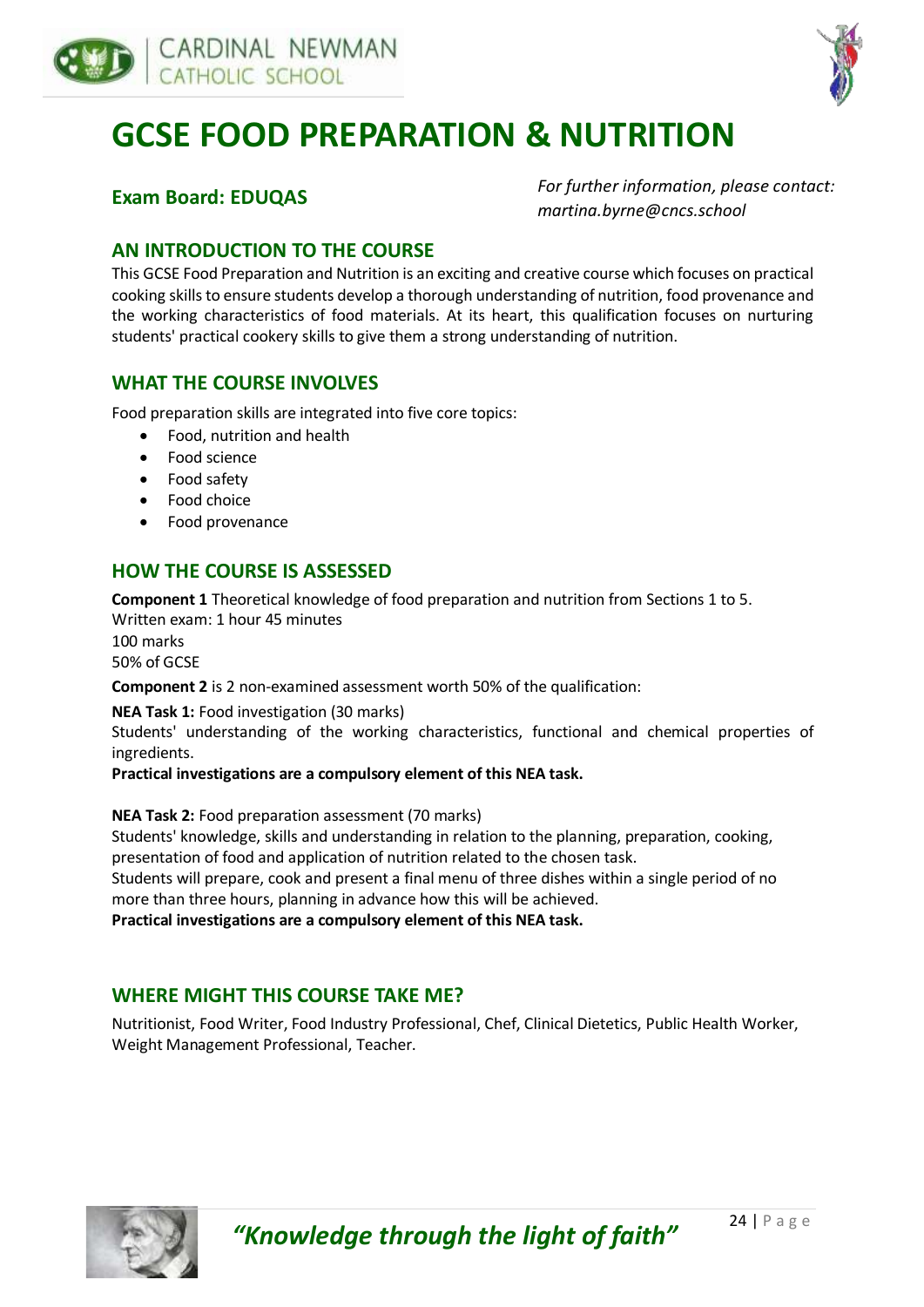



### **GCSE DESIGN & TECHNOLOGY: PAPERS AND BOARDS**

**(previously GCSE Graphic Products)**

#### **Exam Board: EDEXCEL**

*For further information, please contact: martina.byrne@cncs.school*

#### **AN INTRODUCTION TO THE COURSE**

The GCSE in Design and Technology is a carefully structured qualification that allows you to continue to specialise as far as is possible under the new government requirements – there are six possible material areas of which Paper and Boards is the replacement for Graphics. 80% of the assessment will focus on their specialism, with the other 20% based on general Design and Technology knowledge and understanding. The qualification enables students to use creativity and imagination to design and make prototypes that solve real and relevant problems, considering their own and others' needs, wants and values. It also gives students opportunities to apply knowledge from other disciplines, including mathematics, science, art and design, computing and the humanities.

#### **WHAT THE COURSE INVOLVES**

The aims and objectives of the qualification enable students to:

- demonstrate their understanding that all design and technological activity takes place in contexts that influence the outcomes of design practice
- develop realistic design proposals as a result of the exploration of design opportunities and users' needs, wants and values
- use imagination, experimentation and combine ideas when designing
- develop the skills to critique and refine their own ideas while designing and making
- communicate their design ideas and decisions using different media and techniques
- develop decision-making skills, including the planning and organisation of time and resources when managing their own project work
- develop a broad knowledge of materials, components, technologies and practical skills to develop high-quality, imaginative and functional prototypes
- be ambitious and open to explore and take design risks
- consider the costs, commercial viability and marketing of products
- demonstrate safe working practices in design and technology
- use key design and technology terminology

#### **HOW THE COURSE IS ASSESSED**

The GCSE (9–1) in Design and Technology consists of 2 components.

**Component 1** is an externally-examined paper worth 50% and consists of two sections.

Section A: is assessed on the core content. This section is worth 40 marks.

Section B: is assessed on the chosen specialism of papers and boards. This section is worth 60 marks. **Component 2** is a non-examined assessment is worth 50% of the qualification (100 marks)

#### **WHERE MIGHT THIS COURSE TAKE ME?**

Graphic Designer, Product Designer, Interior Design, Architecture, Teaching, Engineering, Packaging Technology, Computer Games Design, Printing.

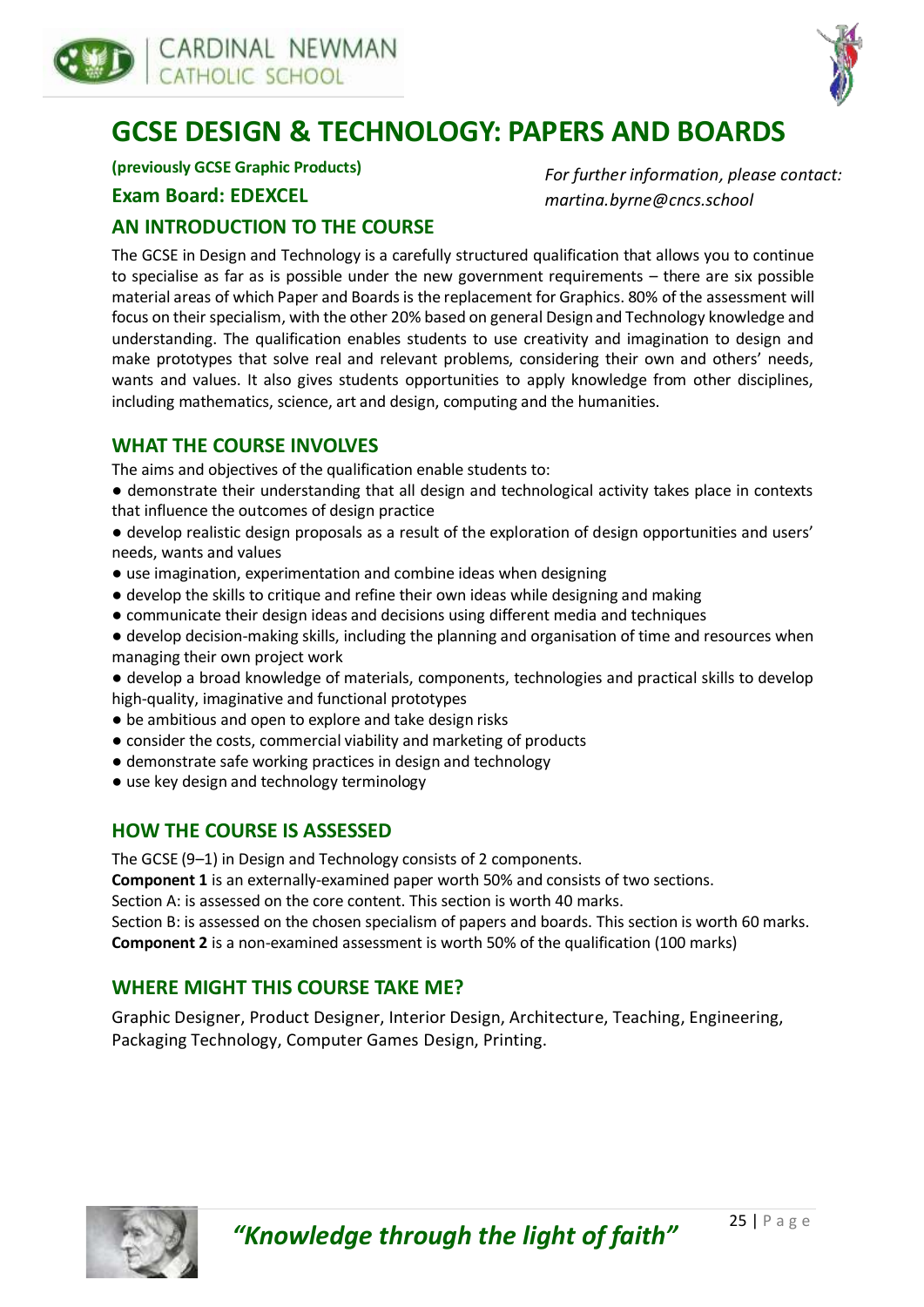



# **GCSE DESIGN & TECHNOLOGY: TIMBERS**

**(previously GCSE Resistant Materials)**

#### **Exam Board: EDEXCEL**

*For further information, please contact: martina.byrne@cncs.school*

#### **AN INTRODUCTION TO THE COURSE**

The GCSE in Design and Technology is a carefully structured qualification that allows you to continue to specialise as far as is possible under the new government requirements – there are six possible material areas of which Timbers is one of the replacement for Resistant Materials. 80% of the assessment will focus on this specialism, with the other 20% based on general Design and Technology knowledge and understanding. The qualification enables students to use creativity and imagination to design and make prototypes that solve real and relevant problems, considering their own and others' needs, wants and values. It also gives students opportunities to apply knowledge from other disciplines, including mathematics, science, art and design, computing and the humanities.

#### **WHAT THE COURSE INVOLVES**

The aims and objectives of the qualification enable students to:

- demonstrate their understanding that all design and technological activity takes place in contexts that influence the outcomes of design practice
- develop realistic design proposals as a result of the exploration of design opportunities and users' needs, wants and values
- use imagination, experimentation and combine ideas when designing
- develop the skills to critique and refine their own ideas while designing and making
- communicate their design ideas and decisions using different media and techniques
- develop decision-making skills, including the planning and organisation of time and resources when managing their own project work
- develop a broad knowledge of materials, components, technologies and practical skills to develop high-quality, imaginative and functional prototypes
- be ambitious and open to explore and take design risks
- consider the costs, commercial viability and marketing of products
- demonstrate safe working practices in design and technology
- use key design and technology terminology

#### **HOW THE COURSE IS ASSESSED**

The GCSE (9–1) in Design and Technology consists of 2 components.

**Component 1** is an externally-examined paper worth 50% and consists of two sections.

Section A: is assessed on the core content. This section is worth 40 marks.

Section B: is assessed on the chosen specialism of timbers. This section is worth 60 marks. **Component 2** is a non-examined assessment is worth 50% of the qualification (100 marks)

#### **WHERE MIGHT THIS COURSE TAKE ME?**

Graphic Designer, Product Designer, Interior Design, Architecture, Teaching, Engineering, Packaging Technology, Computer Games Design, Printing.



*"Knowledge through the light of faith"* <sup>26</sup> | P a g e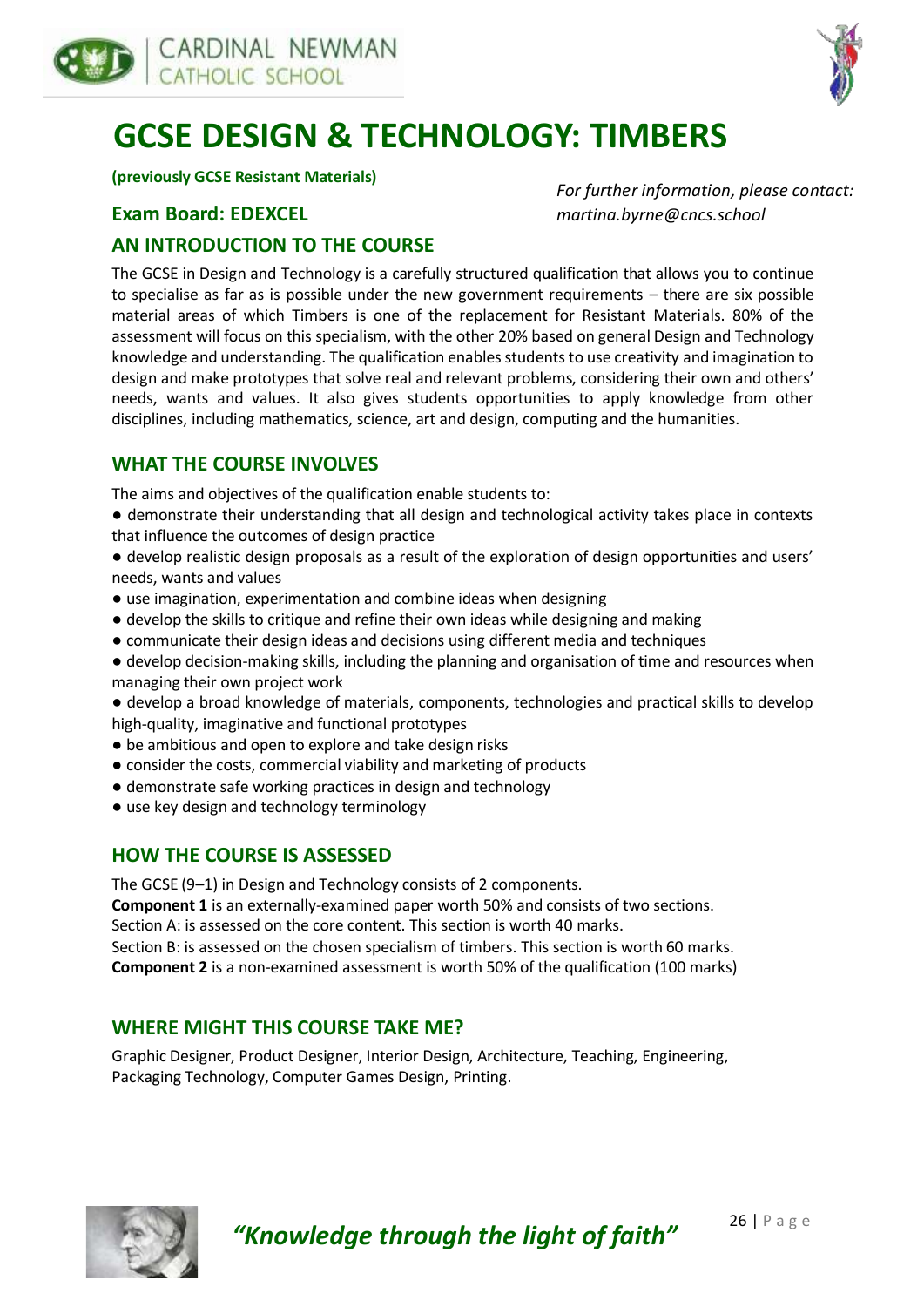





*For further information, please contact: hazel.robbins@cncs.school*

**Exam Board: EDUQAS**

#### **AN INTRODUCTION TO THE COURSE**

To be successful in GCSE Media Studies you need to have a good mix between **creativity** and the ability to **analyse** and **write essays.** The coursework element requires you to be **organised** and complete creative tasks such as photoshoots outside of lesson. All of which requires good **time management.** Media Studies is quite an **independent** subject and therefore you must be able to **express your own opinions** and back them up with evidence. You will explore media industries and how they are run, academic theory and criticism.

#### **WHAT THE COURSE INVOLVES**

There are three components of study that make up the course:

#### **Component 1: Exploring the Media**

**Section A**: Media Language & Representation which explores how the media communicates with its audience and how certain groups of people are portrayed. Newspapers, Magazines and Advertising and Marketing products are studied here.

**Section B**: Exploring Industries & Audiences which explores how and why a particular product appeals to its audience. The areas of focus are: Newspapers, Advertising and Marketing, Radio, Video Games and Film.

**Component 2: Understanding Media Forms and Products:** This component consists of an in-depth study covering all areas of the theoretical framework: Media language, Representation, Media industries, Audiences and Media contexts that will be studied in the following areas: **Section A**: Television – Crime Dramas **Section B**: Music Videos and Online Media

**Component 3: Creating Media Products:** This is the only practical component of the course. Students will individually make content for one of the following areas set by the exam board: *Advertising and Marketing: Music, Advertising and Marketing: Film, Magazines* OR *Television.*

#### **HOW THE COURSE IS ASSESSED**

**Component 1**: **Exploring the Media**: Written examination: 1 hour 30 minutes, 40% of qualification, 80 marks

**Component 2**: **Understanding Media Forms and Products**: Written examination: 1 hour 30 minutes 30% of qualification, 60 marks

**Component 3**: **Creating Media Products:** Non-exam assessment: internally assessed and externally moderated by WJEC, 30% of qualification, 60 marks.

#### **WHERE MIGHT THIS COURSE TAKE ME?**

Media Studies will prepare you to work in a range of areas, such as: performing arts, broadcast media, publishing and journalism, advertising and marketing, arts, crafts and design and many more.

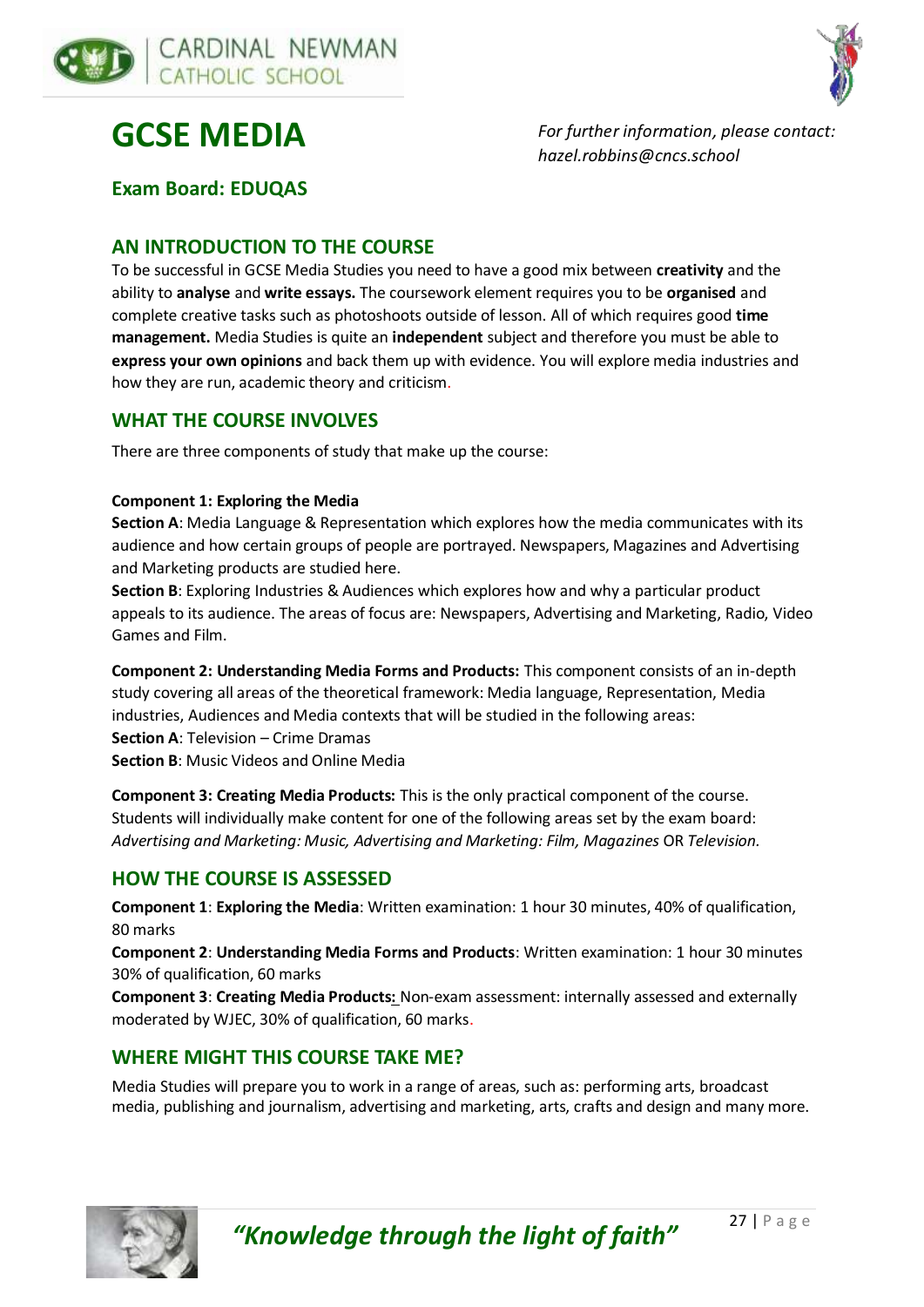



**GCSE MUSIC**

*For further information, please contact: sarah.smith@cncs.school*

**Exam Board: EDUQAS**

#### **AN INTRODUCTION TO THE COURSE**

- Develop creativity and sensitivity and increase enjoyment of music.
- Promote cultural development through a wide range and variety of music styles.
- Improve aural perception and analytical skills through a deeper understanding of music.

#### **WHAT THE COURSE INVOLVES**

- 1. Musical devices
- 2. Music for ensemble
- 3. Film music
- 4. Popular music

#### **HOW THE COURSE IS ASSESSED**

The three main components of assessment are:

- 1. Listening Examination 1hr 30 minutes (externally marked) 40%
- 2. Two recorded performances (one Solo/one Ensemble) (coursework) 30%
- 3. Two compositions (one to a brief/one free) (coursework) 30%

#### **UNDERSTANDING MUSIC**

Students will listen, analyse and answer questions on a variety of music pieces and also demonstrate their contextual understanding through their appraising skills.

#### **COMPOSING**

Pupils will need to submit two final compositions with a total duration of between 3 and 4½ minutes which must be recorded in school and accompanied by a written score/annotation and a composition log.

Composition 1 is linked to an externally set brief.

Composition 2 is a free composition.

#### **PERFORMING**

Students will need to submit two performances, one solo and one ensemble performance. It is advised that students can play to a grade 3-5 standard. To help prepare for this, all GCSE music students have the option to take instrumental lessons. All students considering taking music will need to attend an AUDITION to assess their musical ability before a place on the course is confirmed.

#### **WHERE MIGHT THIS COURSE TAKE ME?**

Music can help you to get into a variety of further pathways. It is seen as a subject that demonstrates high levels of commitment, communication, abstract thinking, creativity, and is therefore valued by higher education institutions and employers in all varieties of industries. It can lead into a variety of music and music technology careers and leads into Key Stage 5 Music and Performing Arts.

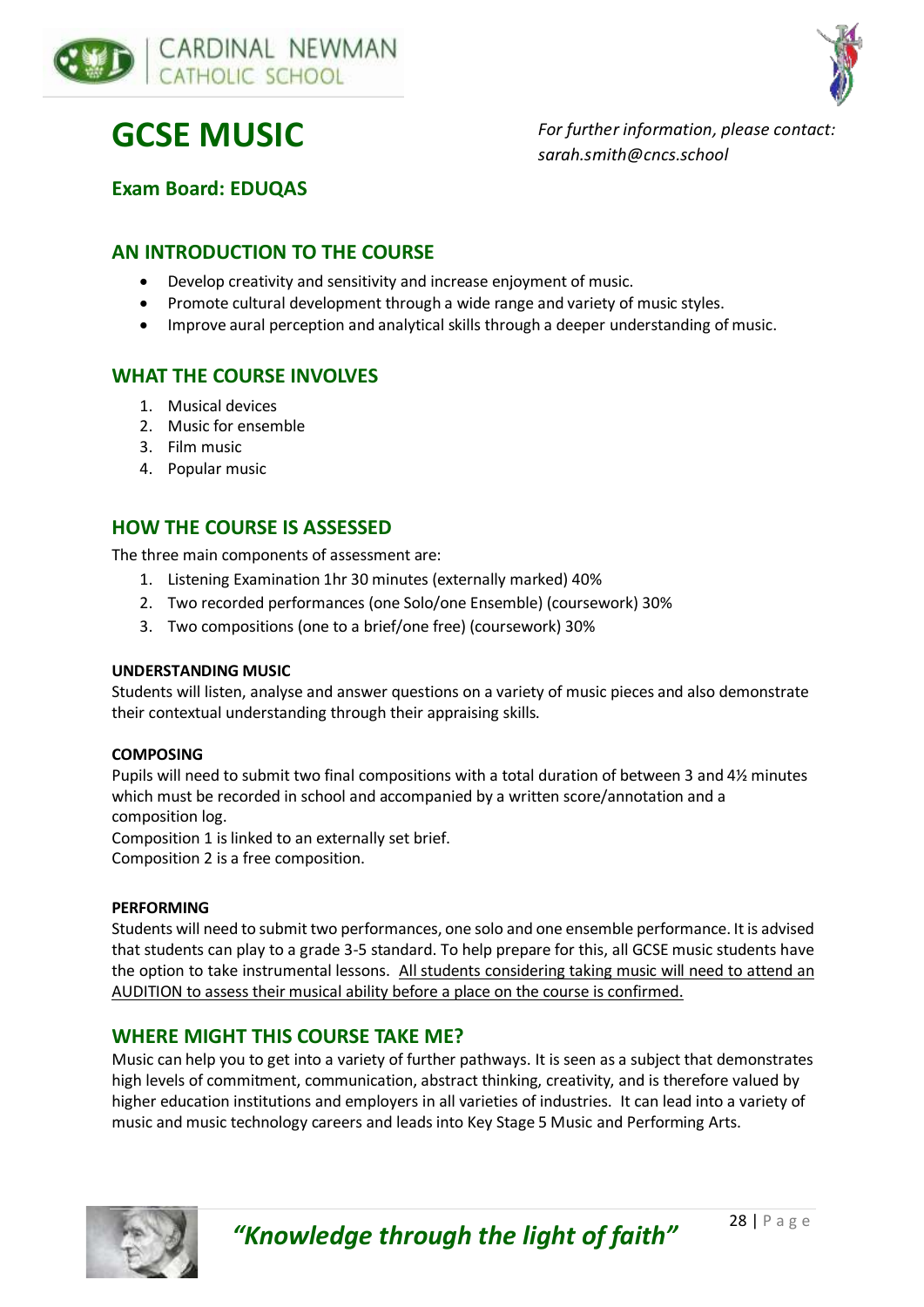





#### **Exam Board: PEARSON EDEXCEL**

*For further information, please contact: neil.minshull@cncs.school*

#### **AN INTRODUCTION TO THE COURSE**

The aims of the syllabus are to improve the students' ability to plan, perform and evaluate physical activity, increase the students' knowledge and understanding about physical activity and to promote the value of physical exercise as part of healthy living.

#### **WHAT THE COURSE INVOLVES**

Part of the course is theory-based and part practical ability. Both theoretical and practical parts are covered in much greater depth than would normally be the case in Key Stage Four Physical Education. **Students should be aware that a commitment to extra-curricular activities will be necessary at all times during this course, which will help with the practical component.**

Following on from GCSE Physical Education it is possible to progress to an 'A' Level in Physical Education and BTEC Level 3 Sport, which may be very appealing to those students who wish to pursue a career in the Sports/Leisure industry, see below for more information on possible routes.

#### **HOW THE COURSE IS ASSESSED**

**1. Written Paper**:

2 separate papers totaling 60% of the course. Paper 1 = 36% and Paper 2 = 24%

- **2. Practical Activities** 30% Candidates will be required to offer three activities for assessment. At least one team sport and one individual sport must be included. The activities will be taken from National Curriculum areas in PE, please speak to PE staff for the latest list of activities available.
- **3. PEP -** 10% (Personal Exercise Programme) written coursework Candidates will be required carry out a training programme relating specifically to analysis of performance in a sport of their choice.

#### **WHERE MIGHT THIS COURSE TAKE ME?**

As a qualification geared towards the analysis of performance and physical development, GCSE PE would naturally lead to further studies at post 16 and indeed University. Sport is a rapidly growing area that will lead into a wide range of employment. If you are interested in sport, then GCSE PE can help you take it to the next academic level or turn your interest into a career. Professions such as Leisure attendant, Fitness instructor, Community coach, Sports media, Uniformed services i.e Armed forces, Fire service etc. and Apprenticeships in PE would be natural progressions.

Further study at university would offer opportunities in Leisure Management, Sports analysis, Journalism, Sports marketing, Physiotherapy, Sports psychology, Sports medicine and of course teaching PE. The classroom based aspects of the course would give greater knowledge of nutrition, conditioning, physical studies, psychological preparation and teamwork. Students would experience and develop the skills of planning, ICT, data analysis, report writing and of course further physical and sporting development. All crucial in improving the students' employability potential.

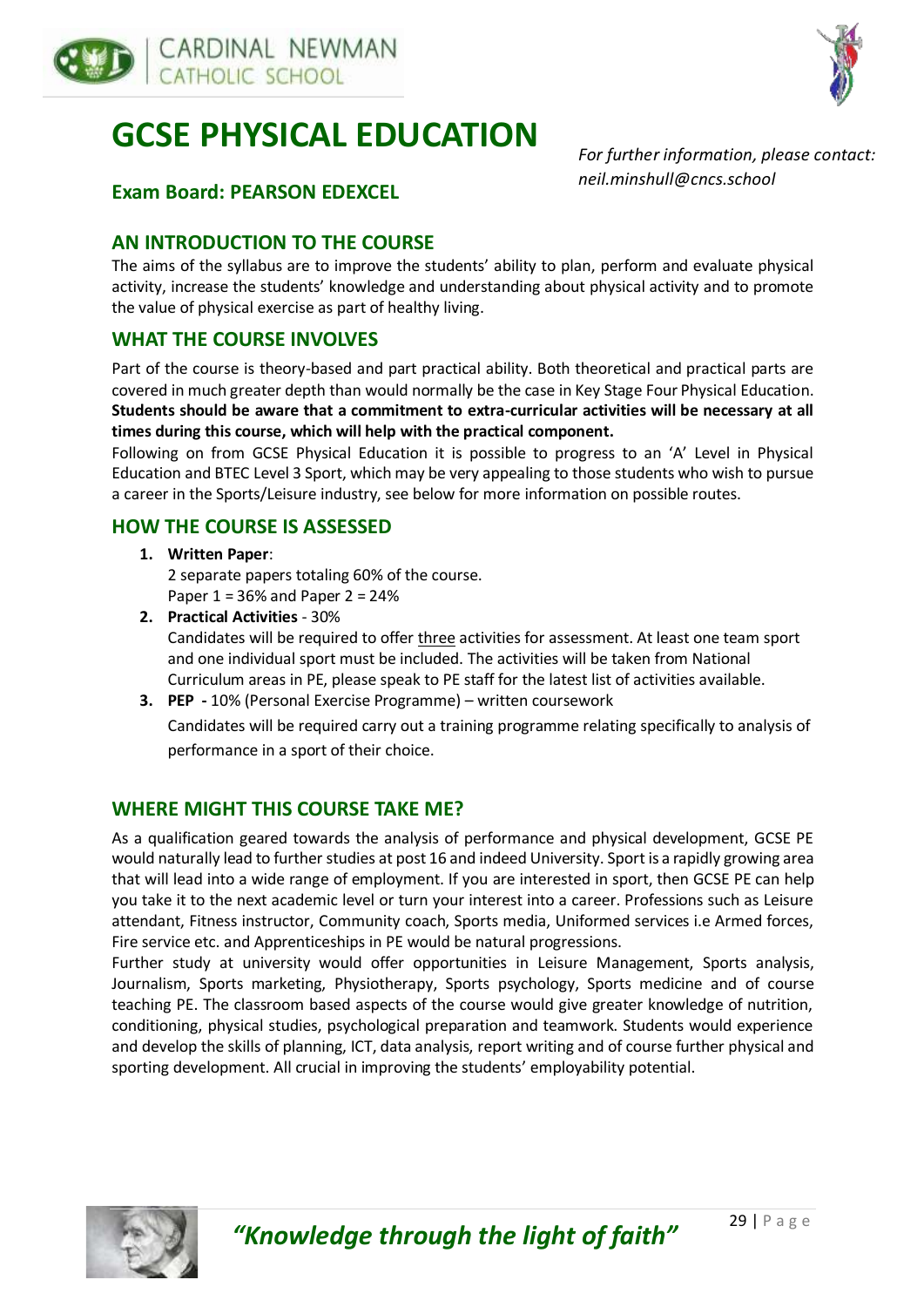



# **BTEC LEVEL 2 TECH AWARD IN HEALTH & SOCIAL**

*For further information, please contact: elaine.donohue@cncs.school*

#### **Exam Board: PEARSONS EDEXCEL**

#### **AN INTRODUCTION TO THE COURSE**

Health and social care is one of the fastest growing sectors in the UK with demand for both health and social care employees continuously rising.

#### **WHAT THE COURSE INVOLVES**

Students will have the opportunity to develop applied knowledge and skills in the following areas:

- The life stages and key characteristics in the physical, intellectual, emotional and social (PIES) development classifications and the different factors that can affect an individual's growth and development
- Different life events and how individuals can adapt or be supported through changes caused by life events
- Health and social care conditions, how they can be managed by the individual and the different health and social care services that are available
- How factors can affect an individual's current health and wellbeing
- how physiological indicators and an individual's lifestyle choices determine physical health
- The use of the person-centred approach
- Recommendations and actions to improving health and wellbeing and the barriers or obstacles individuals may face when following recommendations and the support available to overcome.

#### **HOW THE COURSE IS ASSESSED**

The assessment approach of the course allows for learners to receive feedback on their progress throughout the course as they provide evidence towards the grading criteria.

The three components of the course give learners the opportunity to develop applied knowledge and understanding of the health and social care sector

The three units of study are:

| <b>Component</b><br>number | <b>Component title</b>          | <b>How it is assessed</b> |
|----------------------------|---------------------------------|---------------------------|
|                            | Human Lifespan Development      | Internal assessment       |
|                            |                                 | (non-exam)                |
| 2                          | Health and Social Care Services | Internal assessment       |
|                            | and Values                      | (non-exam)                |
| 3                          | <b>Health and Wellbeing</b>     | External synoptic         |
|                            |                                 | assessment                |

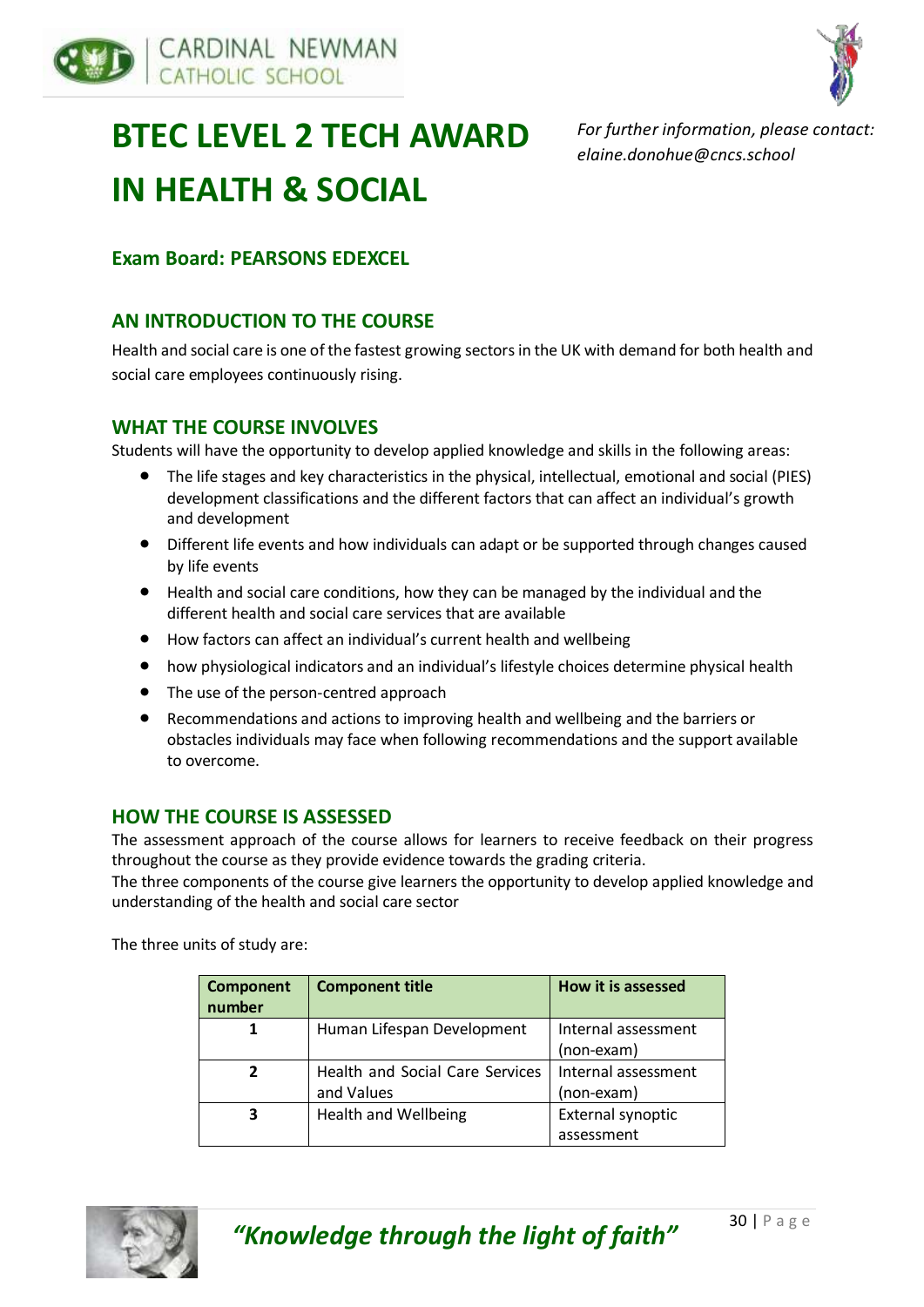



#### **HOW IS THE COURSE GRADED?**

The BTEC Tech Award is graded on a seven grade scale from Level 2 Distinction\* to Level 1 Pass**.** 

#### **WHERE MIGHT THIS COURSE TAKE ME?**

Study of this sector at Key Stage 4 will complement GCSE study through providing an opportunity for practical application alongside conceptual study. There are also strong opportunities for post-16 progression in this important sector.

Healthcare employees, such as doctors, pharmacists, nurses, midwives, healthcare assistants and physiotherapists, work with individuals to enhance their quality of life by improving their health. Learners who generally achieve at Level 2 across their Key Stage 4 learning might consider progression to:

- A Levels as preparation for entry to higher education in a range of subjects
- Study of a vocational qualification at Level 3, such as a BTEC National in Health and Social Care, which prepares learners to enter employment or apprenticeships, or to move on to higher education by studying a degree in the health or social care sector.

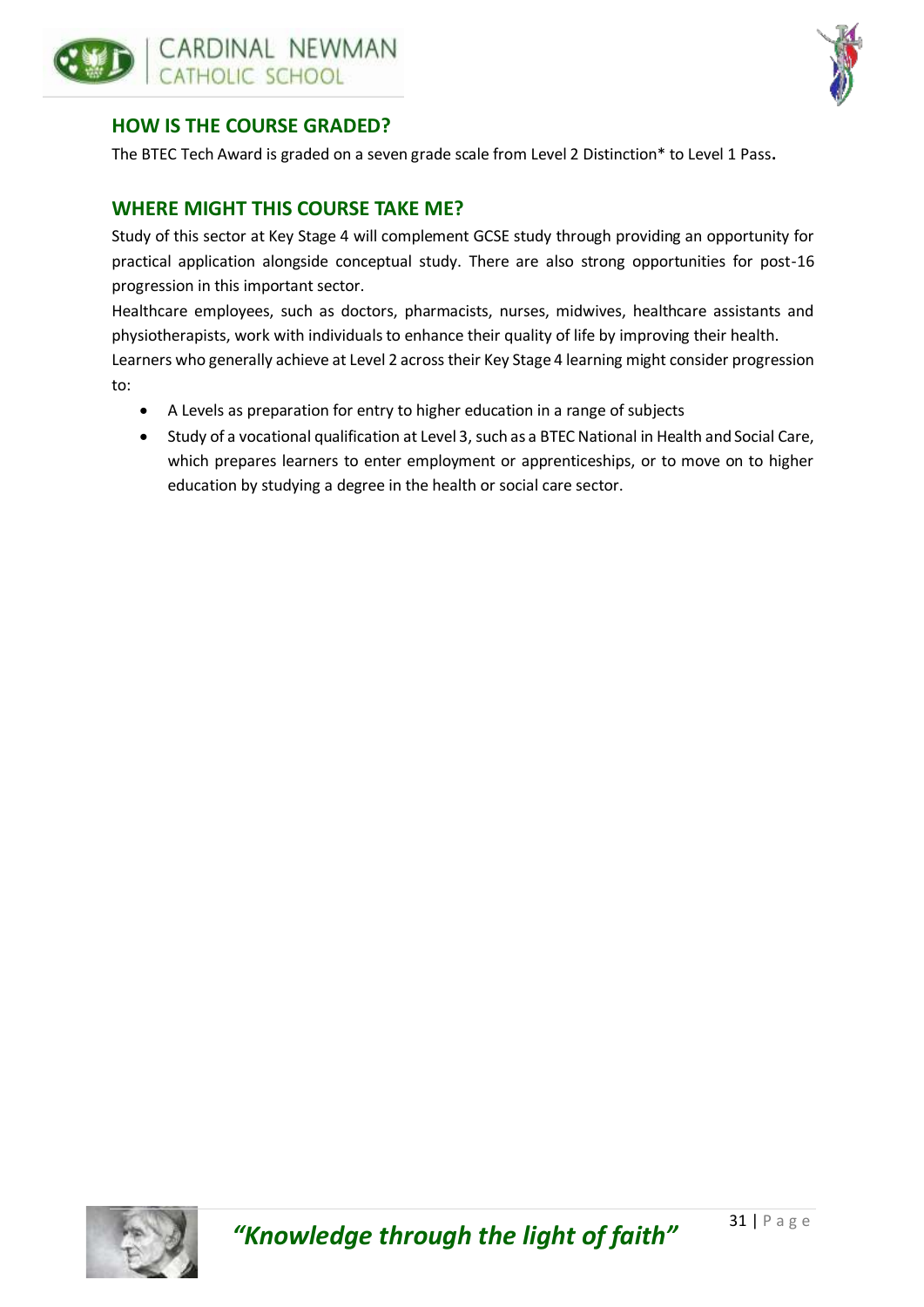



*For further information, please contact:*

*neil.minshull@cncs.school*

# **BTEC LEVEL 2 TECH AWARD IN SPORT**

**Exam Board: PEARSON EDEXCEL AN INTRODUCTION TO THE COURSE**

The Pearson BTEC Level 2 Tech Award in Sport is for learners who want to acquire sector-specific applied knowledge and skills through vocational contexts by exploring the different types and providers of sport and physical activity and the

equipment and technology available for participation as part of their Key Stage 4 learning.

#### **WHAT THE COURSE INVOLVES**

Students will have the opportunity to develop applied knowledge and skills in the following areas:

- investigating provisions for sport including equipment and facilities to enhance sport
- planning and delivery of sport drills and sessions
- fitness for sport including fitness testing and methodology

#### **HOW THE COURSE IS ASSESSED**

The assessment approach of the course allows for learners to receive feedback on their progress throughout the course as they provide evidence towards the grading criteria.

Evidence for assessment may be generated through a range of diverse activities including workplace assessment, role play and oral presentations. Learners are encouraged to take responsibility for their own learning and achievement. Students are required to complete and achieve all three components in the qualification.

| Pearson BTEC Level 1/Level 2 Tech Award in Sport |                                                                                             |                          |            |  |
|--------------------------------------------------|---------------------------------------------------------------------------------------------|--------------------------|------------|--|
| Component                                        | Component title                                                                             | ASSESSMENT METHOD        | <b>GLH</b> |  |
| number                                           |                                                                                             |                          |            |  |
|                                                  | Preparing Participants to Take Part in Sport and Physical Activity                          | Internal - externally    | 36         |  |
|                                                  |                                                                                             | moderated                |            |  |
|                                                  | Taking Part and Improving Other Participants Sporting Performance                           | Internal - externally    | 36         |  |
|                                                  |                                                                                             | moderated                |            |  |
|                                                  | Developing Fitness to Improve Other Participants Performance in Sport and Physical Activity | <b>External Synoptic</b> | 48         |  |
|                                                  |                                                                                             |                          |            |  |

Components 1 and 2 are assessed through non-exam internal assessment which are then moderated. Component 3, is an external assessment which provides the main synoptic assessment for the qualification. The external assessment is based on a written assessment that require learners to demonstrate that they can identify and use effectively an appropriate selection of skills, techniques, concepts, theories and knowledge from across the whole qualification in an integrated way.

#### **WHERE MIGHT THIS COURSE TAKE ME?**

The BTEC Level 2 Tech Award gives the student a vast array of options. As a vocational qualification this course is geared towards experiencing roles within the physical education and health employment sector. Professions such as leisure attendant, fitness instructor, community coach, sports media and apprenticeships in PE. Further study at university would offer opportunities in leisure management, teaching, sports analysis, journalism, sports marketing, physiotherapy, sports psychology and sports medicine. The studied aspects of the subject would give a greater knowledge of nutrition, conditioning, physical studies, psychological preparation and teamwork. Making the subject ideal as preparation for such professions as Police officer, Armed forces, Sports organisations and other Professional employment. This course is being reviewed by Cardinal Newman for delivery from Sept 2022.